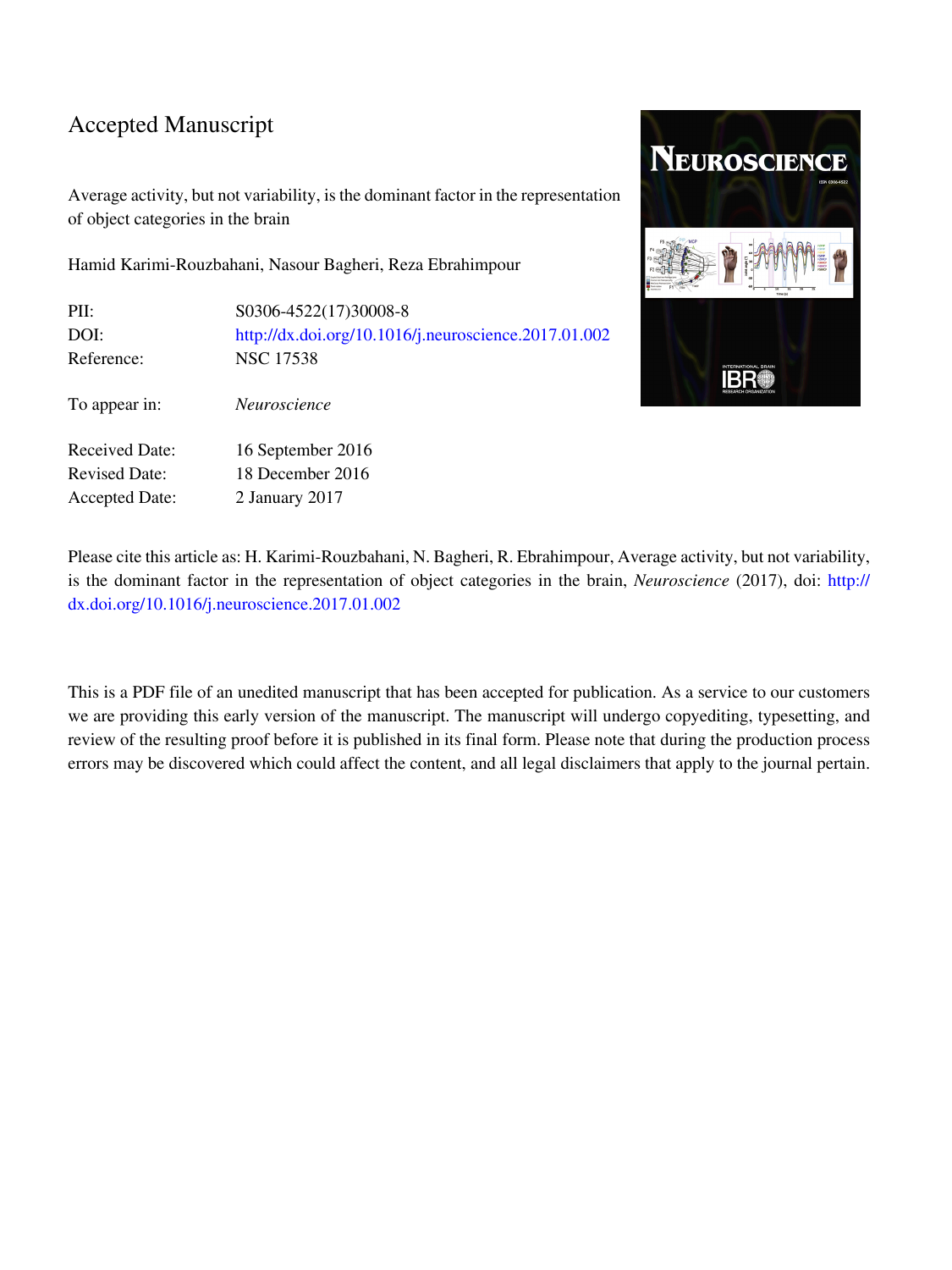# **Average activity, but not variability, is the dominant factor in the representation of object categories in the brain**

**Hamid Karimi-Rouzbahani1,3 , Nasour Bagheri1,3 , Reza Ebrahimpour2,3\***

<sup>1</sup>Department of Electrical Engineering, Shahid Rajaee Teacher Training University, Tehran, Iran <sup>2</sup>Department of Computer Engineering, Shahid Rajaee Teacher Training University, Tehran, Iran <sup>3</sup>School of Cognitive Sciences, Institute for Research in Fundamental Sciences (IPM), Tehran, Iran \*To whom correspondence should be addressed. Email: [rebrahimpour@s](mailto:ebrahimpour@)rttu.edu Telephone number: +982122970060 (ext. 2501)

A COM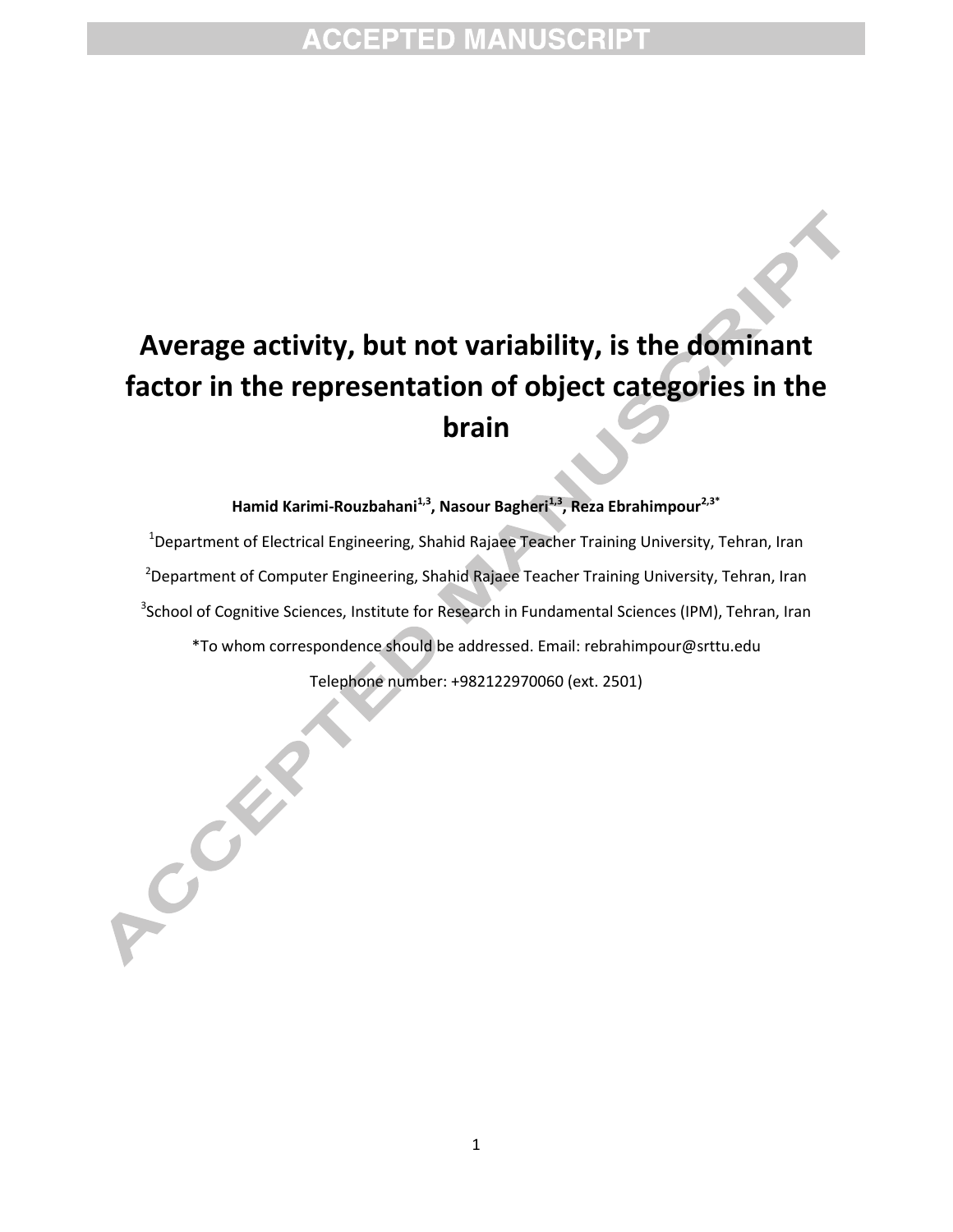**Abstract-** To categorize the perceived objects, brain utilizes a broad set of its resources and encoding strategies. Yet, it remains elusive how the category information is encoded in the brain. While many classical studies have sought the category information in the across-trials-averaged activity of neurons/neural populations, several recent studies have observed category information also in the within-trial correlated variability of activities between neural populations (i.e. dependent variability). Moreover, other studies have observed that independent variability of activity, which is the variability of the measured neural activity without any influence from correlated variability with other neurons/populations, could also be modulated for improved categorization. However, it was unknown how important each of the three factors (i.e. average activity, dependent and independent variability of activities) was in category encoding. Therefore, we designed an EEG experiment in which human subjects viewed a set of object exemplars from four categories. Using a computational model, we evaluated the contribution of each factor separately in category encoding. Results showed that the average activity played a significant role while the independent variability, although effective, contributed moderately to the category encoding. The inter-channel dependent variability showed an ignorable effect on the encoding. We also investigated the role of those factors in the encoding of variations which showed similar effects. These results imply that the brain, rather than variability, seems to use the average activity to convey information on the category of the perceived objects.

**Keywords:** Object category encoding, Signal variability, EEG, Computational model,

Representational analysis

### **Introduction**

When humans perceive objects, neural representations form highly distributed and dynamical patterns of activity across several regions of the brain (Cox and Savoy, 2003; Ishai et al., 1999). In addition to the large body of literature which reported dominant roles for the lateral occipital and ventral temporal cortices in category encoding (Grill-Spector and Weiner, 2014; Riesenhuber and Poggio, 2002; Grill-Spector et al., 2001), there are evidence suggesting contributions from the frontal and prefrontal cortices to the encoding of categories (Jiang et al., 2007; Goddard et al., 2016; Freedman et al., 2001). While several studies have found clusters of category-specific neurons (such as for faces, body parts, etc.) on the temporal cortex (Freiwald and Tsao, 2010; Connolly et al., 2012; Orlovet al., 2010), many others argued for distributed and overlapping category maps in the same area (Haxby et al., 2001;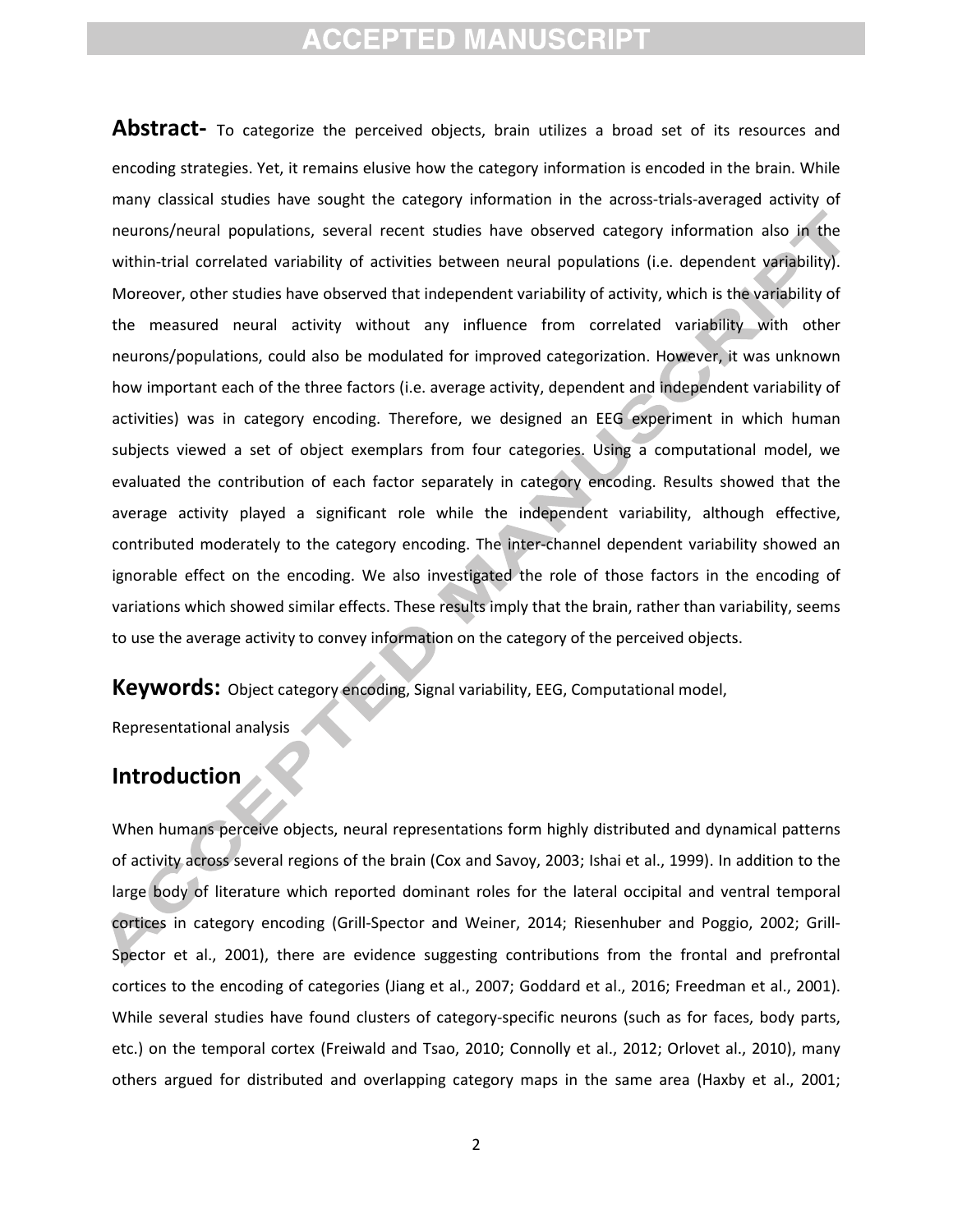Edelman et al., 1998; Grill-Spector and Weiner, 2014; Grill-Spector and Kanwisher, 2001). What has remained mostly unanswered by the mentioned studies is whether the separate neural populations (i.e. in the same or different areas) encode category information independently or in cooperation with each other. Indeed, despite much improvements in the methods of population-level representational analysis (Kriegskorte et al., 2008a; Kaneshiro et al., 2015), it has not yet been investigated whether the distinct category-related regions of the brain provide category information in independent activities (which are finally stacked up to form population codes) or whether extra category-related information would appear by considering the correlation of activities between those regions.

A large set of studies have shown a significant role for the inter-neuron and inter-area correlated trialto-trial variability of activities (i.e. known as noise correlation) in visual perception (Ruff and Cohen, 2016; Zenon and Krauzlis, 2012; Cohen and Maunsell, 2009) and decision-making (Neiborg et al., 2012; Shadlen et al., 1996). Other findings have shown that the trial-to-trial variability of activities (i.e. known as Fano factor) was modulated to improve the visual perception (Herrero et al., 2013; Churchland et al., 2010). It was revealed by Cohen and Maunsell, (2009), that dependent (or correlated) trial-to-trial variability of activities between neurons contributed more dominantly to stimulus perception in an attention-deployed task compared to independent variability of activities (i.e. which is the variability measured by Fano factor from which the effect of correlated variability is removed) for each neuron. Thus, these studies revealed a significant role for dependent and independent variability in the encoding of categories in the brain. However, as these experiments investigated the trial-to-trial variability of activities, they remain silent on the role of within-trial variability of activities on the neural encoding.

Generally, activities of individual neurons, voxels and EEG channels are averaged within trials and treated independently from other sources (i.e. neurons, voxels or EEG channels) in the current population representational analyses to obtain information on the perceived stimuli (Kriegskorte et al., 2008b; Kiani et al., 2007; Kaneshiro et al., 2015). This averaging overlooks several time-dependent dimensions of neural processing which have been shown to play roles in the encoding of information. Theoretical studies have shown that gamma-band synchronization (Engel et al., 1991), millisecond precision spike trains (Abeles, 1991; Oram, 1999) and the order of response latencies (Thorpe et al., 2001; Van Rullen et al., 1998) can also provide suitable representational brain spaces for information. Moreover, experimental studies have shown that the temporal patterns of activity convey information regarding the edge co-occurrences (Eckhorn et al., 1988), orientations in primary visual cortex (Celebrini et al., 1993) and light intensity in the retina (Gollisch, 2008). For the object category representation, an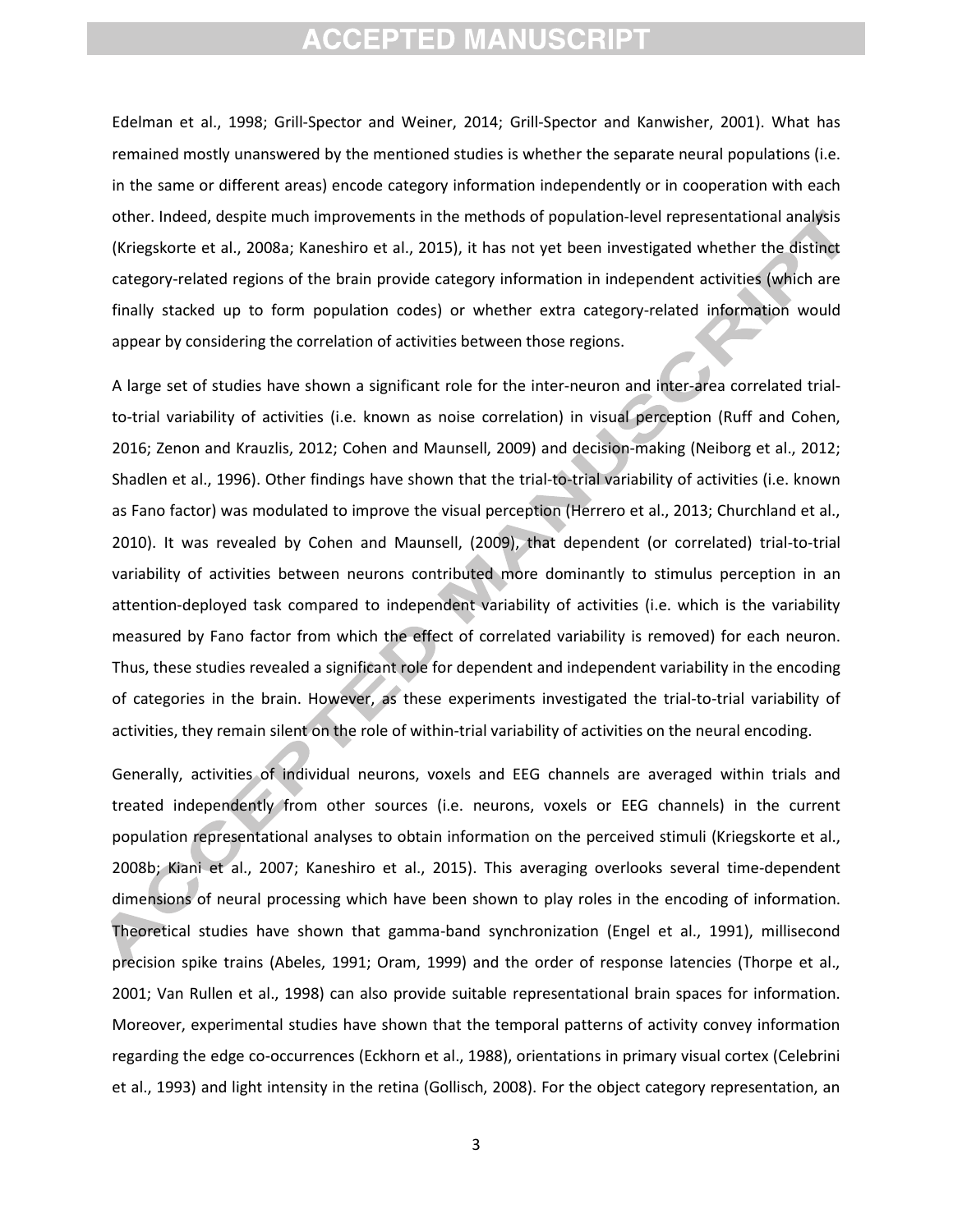EEG study has shown the involvement of temporal phase encoding at work (Behroozi et al., 2015). Another study has shown that the within-trial correlation of activities between regions of the temporal cortex played a prominent role in object category representation (Majima et al., 2014).

Motivated by these latter studies on the importance of within-trial variability, we asked which component of the recorded activity carried the highest amount of information regarding categories within the time course of trials: is it the average activity of the region, each region's independent variability of activity or the variability of activities which are correlated between distinct regions? It should be noted that, by variability we mean the changes of signal amplitude within the time course of trials which is totally different from the classical definitions of noise correlation and Fano factor which measure the trial-to-trial variability of neural activities (Churchland et al., 2010; Abbot and Dayan, 1999).

To answer this question, we designed a whole-brain EEG recording paradigm to measure the objectevoked activity from human subjects. EEG allowed us to record high-resolution temporal signals from different brain regions simultaneously, which was generally difficult to obtain from fMRI or single cell recording. We provided a method to quantitatively compare the contribution of the within-trial average activity, independent variability as well as the dependent variability of different brain regions in conveying category-related information. Accordingly, a modified version of a previously developed computational model (Shadlen et al., 1996) was used to generate artificial trials whose statistics closely matched those measured in the experiment. The model received three input parameters, namely the mean of activity, the variance and the correlation of activities, which were extracted from category representations. The mean activity represented the within-trial sample mean of the activities recorded in individual electrodes evoked by each stimulus. While the within-trial variance of the activity showed the accumulation of independent variability and dependent variability of individual electrodes, the within-trial correlations between (all possible) pairs of electrodes were measures of in-phase synchronization between every pair of electrodes (Majima et al., 2014). By neutralizing an individual parameter at a time, the model allowed us to investigate the contribution of each parameter independently from the other two parameters in the representational enhancement. To measure the category separability in the brain and the model representational spaces, we defined a separability index which provided several key advantages to the common decoding schemes which were previously used to extract information regarding the object categories (Kaneshiro et al., 2015; Majima et al., 2014; Goddard et al., 2016), object variations (Isik et al., 2014; Hong et al., 2016) in both invasive (Hong et al.,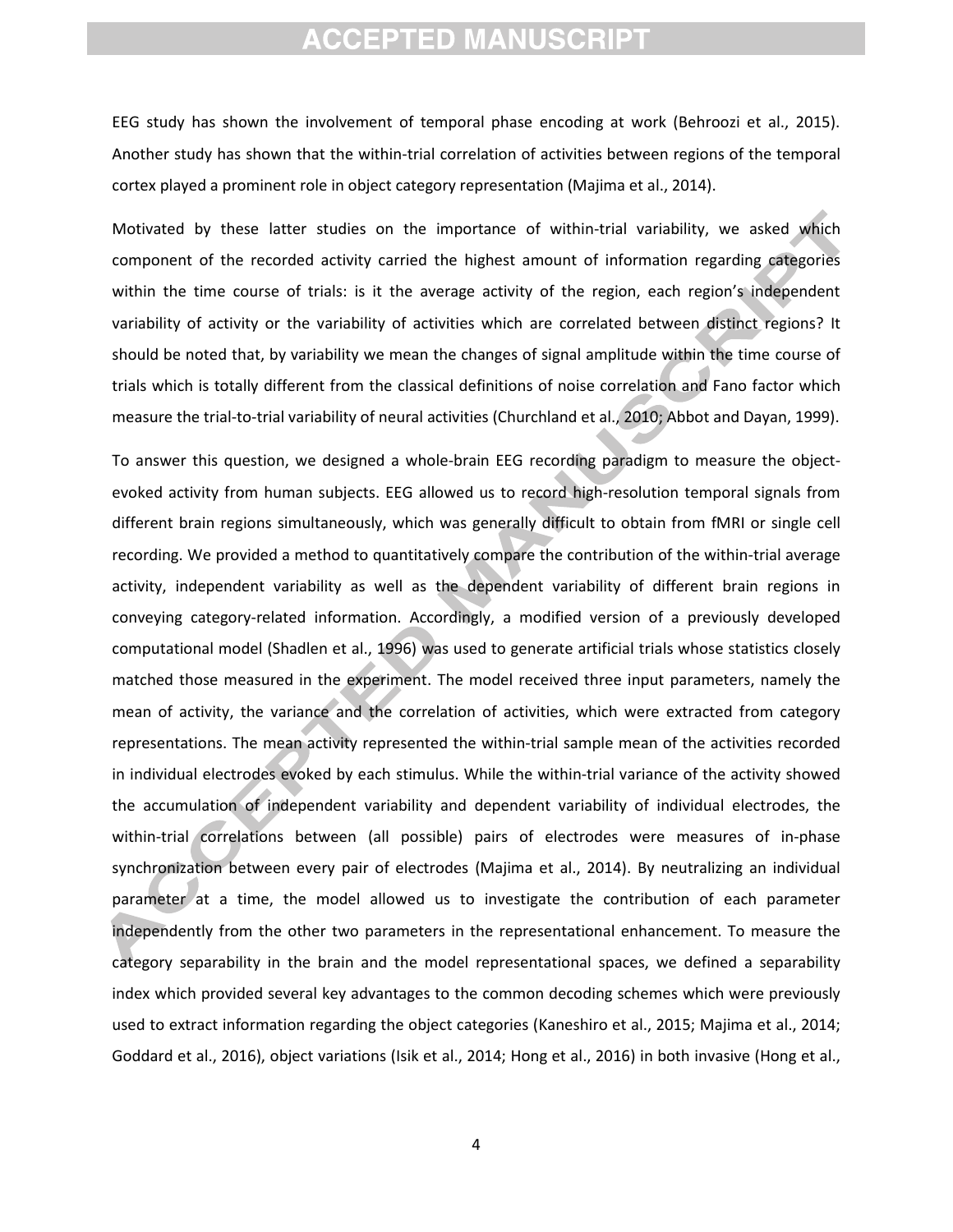2016; Majima et al., 2014) and non-invasive (Kaneshiro et al., 2015; Goddard et al., 2016) recording experiments.

Results showed that the mean activity of individual brain areas contributed more significantly to category representation compared to the independent variability of individual brain areas and the correlated variability between different brain areas.

### **Methods**

#### **Stimulus set**

Since our goal was to investigate the representations of objects in the brain, we needed realistic forms of objects under everyday variations, rather than the effects of background, color or other categoryunrelated parameters which could interfere with the brain representations of the target objects (Martinovic et al., 2008). Therefore, an object image set was generated in which 16 object exemplars were put in four object categories, namely animal, car, face and plane (Fig 1A).

To generate the image set we downloaded free 3D object models from [\(http://tf3dm.com/\)](http://tf3dm.com/) and rendered them under different variation conditions (Fig 1B) using Blender software [\(https://www.blender.org/\)](https://www.blender.org/). Since the variations were integral parts of object encoding which accompany the object representations even at the highest levels of the visual streams (Hong et al., 2016), we had to include them into the generation of the image set to fully activate the object-related mechanisms of the brain for an inclusive representational analysis. Therefore, the variations were applied in four dimensions including the light source direction, pose, size and position each of which in three conditions. The variation conditions were chosen so as to expose the dynamics of object representations in different visual areas such as the occipital, occipito-temporal and parietal cortices as they have shown the highest contributions to object representations (Kaneshiro et al., 2015). To generate the lighting conditions we put the light source at different directions pointing to the objects. For the pose conditions, the objects were rotated simultaneously around the X, Y and Z Cartesian axes in steps of 45 degrees and sampled at 0, 135 and 270 degrees of orientation. For the size conditions, the objects were resized from the very small to the very large scales spanning respectively from 2.5 to 13.5 degrees of visual angle when presented on the screen. As for the position, the objects were put randomly at three different eccentricities from the image center to generate distances between 0.8 to 7.7 degrees of visual angle in the experiment. A unique 512 by 512 pixel image was generated from the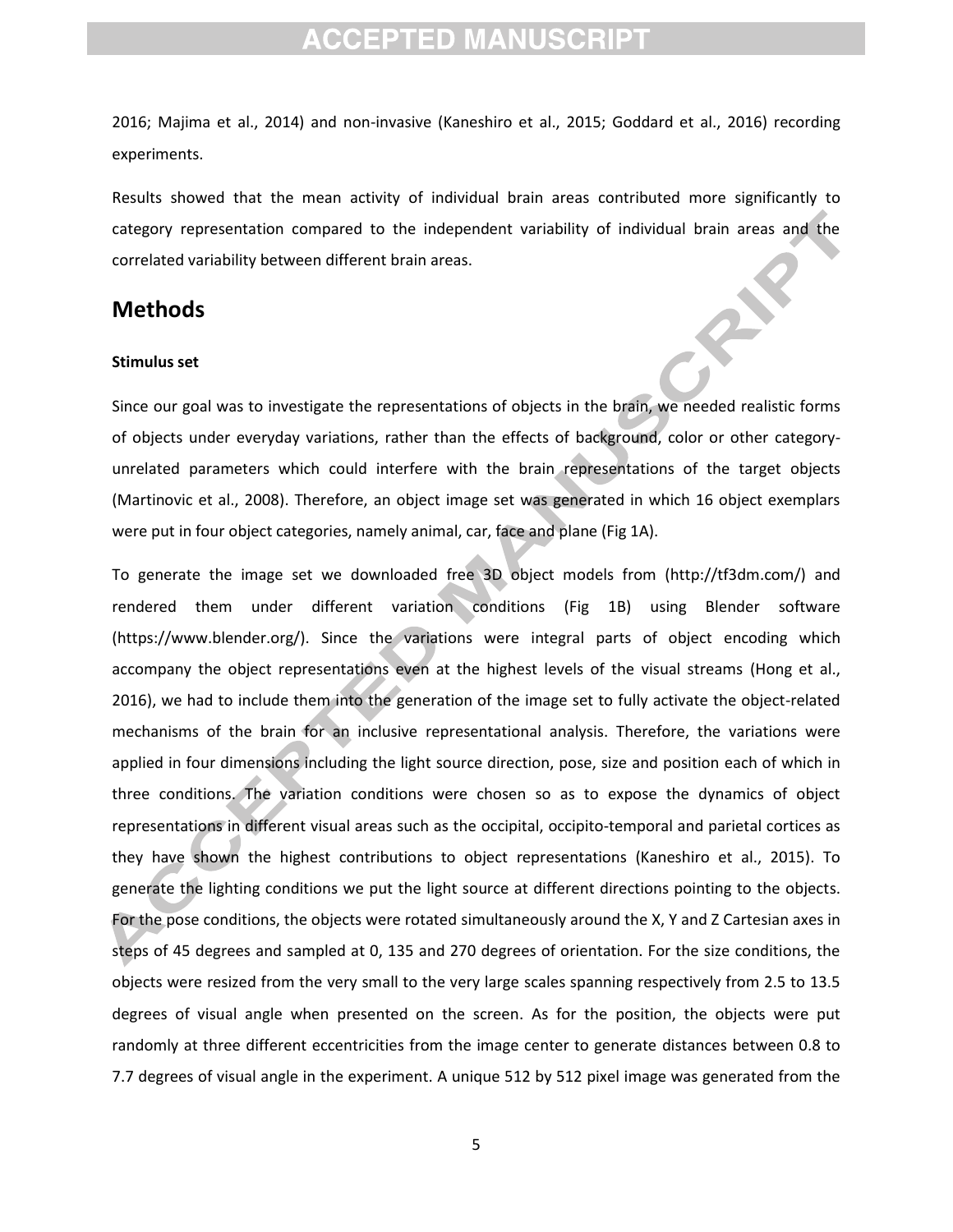objects in different conditions adding up to a total of 192 images in the image set (i.e. 16 exemplars in 12 conditions).

#### **Experimental paradigm**

In order to reach the object representations on the human scalp with EEG, we designed a behavioral task for the human subjects. 10 human subjects (mean age 22, 3 females) volunteered in the experiment which was held in a darkened room and lasted for about half an hour. Subjects had normal or correctedto-normal vision and were seated in front of a monitor which was 60 cm away from them. Each subject was presented with the 192 unique images in the image set in random order each of which was presented three times to increase the signal to noise ratio in the analyses (i.e. totally 576 images were presented). The stimuli were presented in four blocks of 144 trials with a 5-minute rest time between each block. We used Matlab PsychoToolbox (Brainard, 1997) for stimulus presentation and response recording.

Each trial began with the presentation of a black fixation point in the center of the screen which remained the same for 200 ms, after which the first stimulus was presented for 50 ms being accompanied with the fixation point in either red or green. After the disappearance of the first stimulus, and 1200 ms of inter-stimulus interval, the second stimulus appeared with either a green or red fixation point in the center of the screen and remained there for 50 ms. After the second stimulus, the subject was supposed to give a response indicating whether the stimulus-accompanying fixation points were the same color or not by pressing one of predefined keys on the keyboard. Although the subjects had to give a response to proceed to the next trial, there was no time limit for the subjects' responses. The colors of the stimulus-accompanying fixation points were different in 50% of the trials. The subjects were acquainted with the task in a training session immediately before the main task on a different set of stimuli. The important aspect of the EEG paradigm was that it was performed in a passive format in which the subjects' task was irrelevant to object categorization which was to be studied in the representational analysis (Isik et al., 2014). The reason for that choice was that, in case of categorization tasks which have been frequently used in recent studies (Taghizadeh-Sarabi et al., 2014), the top-down categorical (Thorpe et al., 1996) and attentional effects (Chikkerur et al., 2010; Milner 1974) could have a huge impact on the representational space of categories with influences on the correlation (Cohen and Maunsell, 2009), variance or the mean of activities of recorded signals (McAdams and Maunsell, 1999).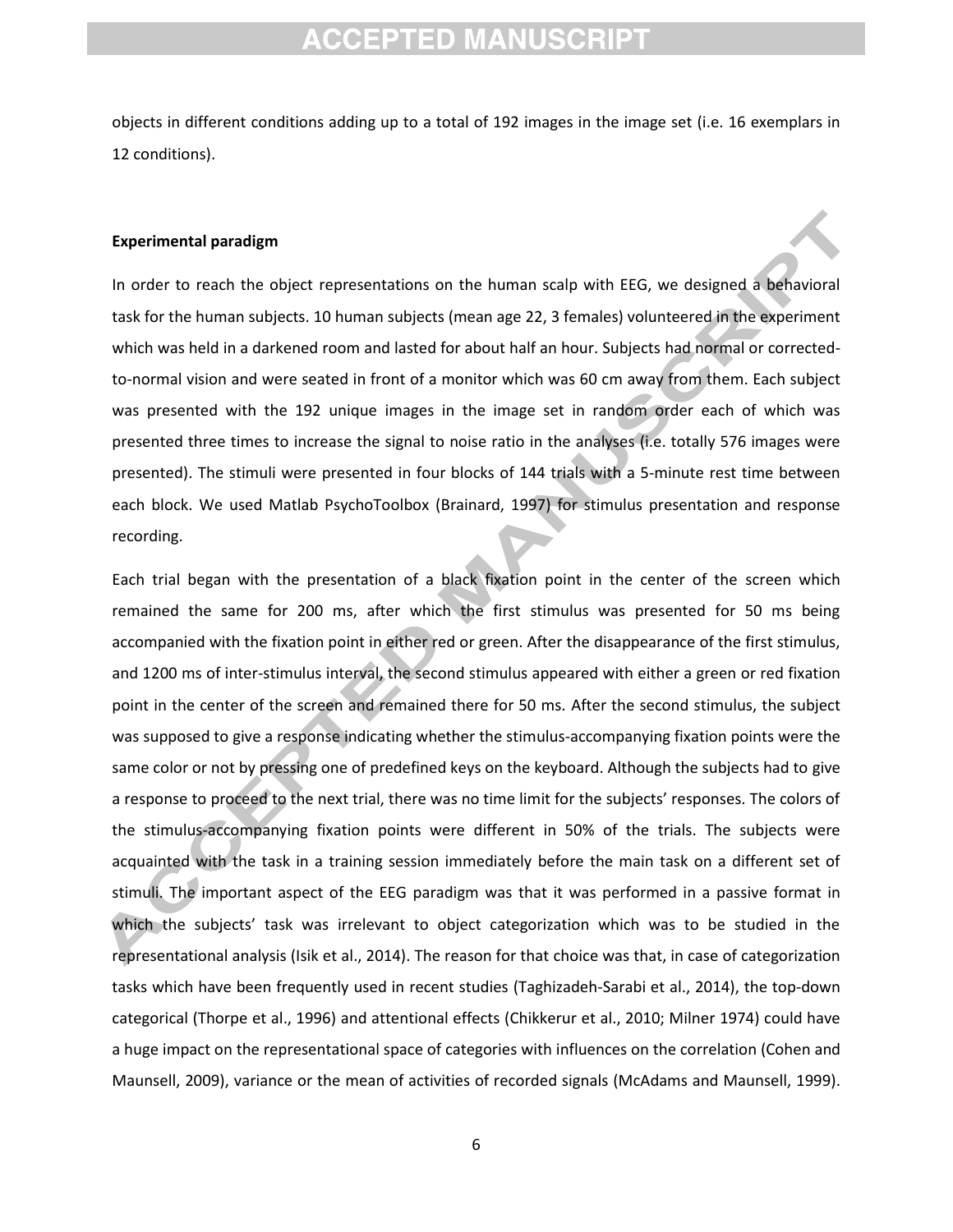For the same reason, we chose a short stimulus presentation time which has been shown to cause the domination of the feed-forward mechanisms of the brain in visual processing (Hong et al., 2016).

#### **EEG recording and preprocessing**

We used a 32-channel amplifier for the EEG signal recording (eWave, produced by ScienceBeam, [http://www.sciencebeam.com/\)](http://www.sciencebeam.com/) which provided 1K sample/second of time resolution. The recorded data was taken to Matlab [\(http://www.mathworks.com/\)](http://www.mathworks.com/) and preprocessed as follows. All the recorded data went through the preprocessing phase and were then used in the representational analyses and in the extraction of the parameters to feed the computational model with. The recorded signals were first digitally band-passed filter in the range 0.1-100 Hz for DC and high-frequency noise removal, and notchfiltered at 50 Hz to avoid mains noise. To do this, we used FIR linear filters as implemented in Matlab. To investigate the effect of high pass filtering on the time course of the signals (Widmann and Schröger, 2012), another set of analyses were performed with 1-100 Hz filters which showed no significant changes to the signals. Muscle and eye-blink artifacts were removed from the signals using the ICA analysis as implemented in EEGLAB (Delorme and Makeig, 2004). To reach the disturbing components in the ICA analysis, we used ADJUST plugin (Mognon et al., 2011), which calculated several statistical measures from the filtered signals and suggested the ICA components which passed a set of predefined thresholds for removal. Averagely, 98.62% of the trials (5681 out of 5760 trials, s.d. = 1.3%) remained for the following analyses after the artifact removal from all subjects. After the signal filtering and artifact removal, we epoched the stimulus-aligned channel activities from 200 ms pre-stimulus to 800 ms post-stimulus. In order to decrease the unwanted fluctuations in the signal and reach a reasonable time resolution we applied a 5-ms non-overlapping moving average window on the signals and decreased the sampling rate to 200 samples per second. The chosen window was fine enough not to lose time precision and coarse enough to avoid the non-informative parts of the signals.

The epoching and smoothing of the signals resulted in a 3-dimensional data matrix 'X' for each subject with 31 rows (i.e. number of channels), 200 columns (i.e. number of samples in the -200 to +800 ms window relative to the stimulus) and 576 layers (i.e. number of trials for a subject with no removed trials). The values in the matrix were the measured activities on the EEG electrodes (i.e. values in microvolts) which were either positive or negative relative to the reference electrode. To reach the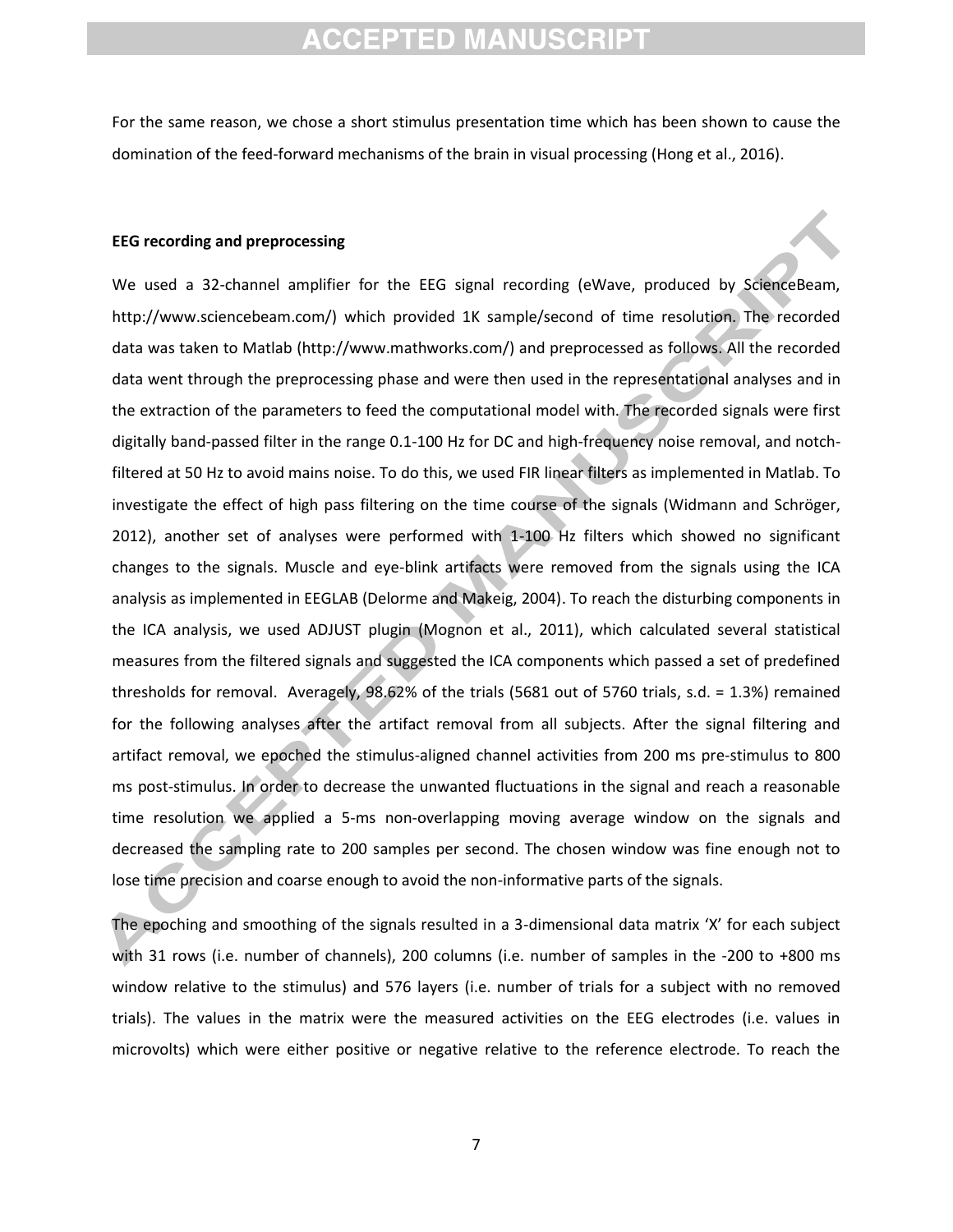separability results for each time point in the raw analyses (i.e. results of Fig 4 and 5), we used the measured values from the mentioned data matrix on every time sample (i.e. every matrix column).

For the model, however, we calculated three parameters from the values in the data matrix on 10 consecutive samples (i.e. corresponding to a 50-ms window): the mean (i.e. sample mean) and the variance of individual channels' activity and the inter-channel correlation of time sample activities between every possible pair of channels (465 pairs for the 31 channels) using Pearson linear correlation. To obtain the results for the whole peri-stimulus span (i.e. -200 to 800 ms span), we then moved the window across the time samples, obtained new parameters, fed them to the model and calculated the resultant separability at the model's output. More information on how the separability values were calculated is given below.

#### **Representational analysis**

Despite the domination of the decoding methods in the extraction of information from the signals in electrophysiological studies (Isik et al., 2014; Hong et al., 2016), we used a separability index, known as sensitivity, for representational analysis, since it provided several key advantages to decoding. Among them is the avoidance of any need for defining hyper-parameters in the analysis of representations such as the train/test sampling strategy, the cross validation method, and the classifier, each of which can bias the analysis. Another advantage is that the sensitivity will not saturate in case of totally separable classes as it is the case in decoding. As previously mentioned, we had four categories of objects: animals, faces, cars and planes, each of which had four exemplars (Fig 1A). On every time sample (i.e. each column of the data matrix), to measure the separability between a sample pair of categories (e.g. animal vs. car, each of which had 144 trials), we dedicated one point for each trial in the 31-dimensional space (Fig 3). For instance, to find the corresponding point for the  $8<sup>th</sup>$  trial at the +210 ms post stimulus, we used the 31 values in all rows of the 82<sup>th</sup> column (from left to right) of the 8<sup>th</sup> layer of the matrix. The 31 dimensions referred to the recording channels (electrodes) of the EEG amplifier. After finding all the 288 points corresponding to the trials for of the first (i.e. animal) and second (i.e. car) categories, we calculated the average response for each of those sample categories and projected all points on the imaginary line of discrimination which passed through the two averages of the sample categories' data clusters (Fig 3, black crosses). This projection led to a one-dimensional distribution for the two categories each of which had a mean and a standard deviation value which were used in the calculation of separability as in (1):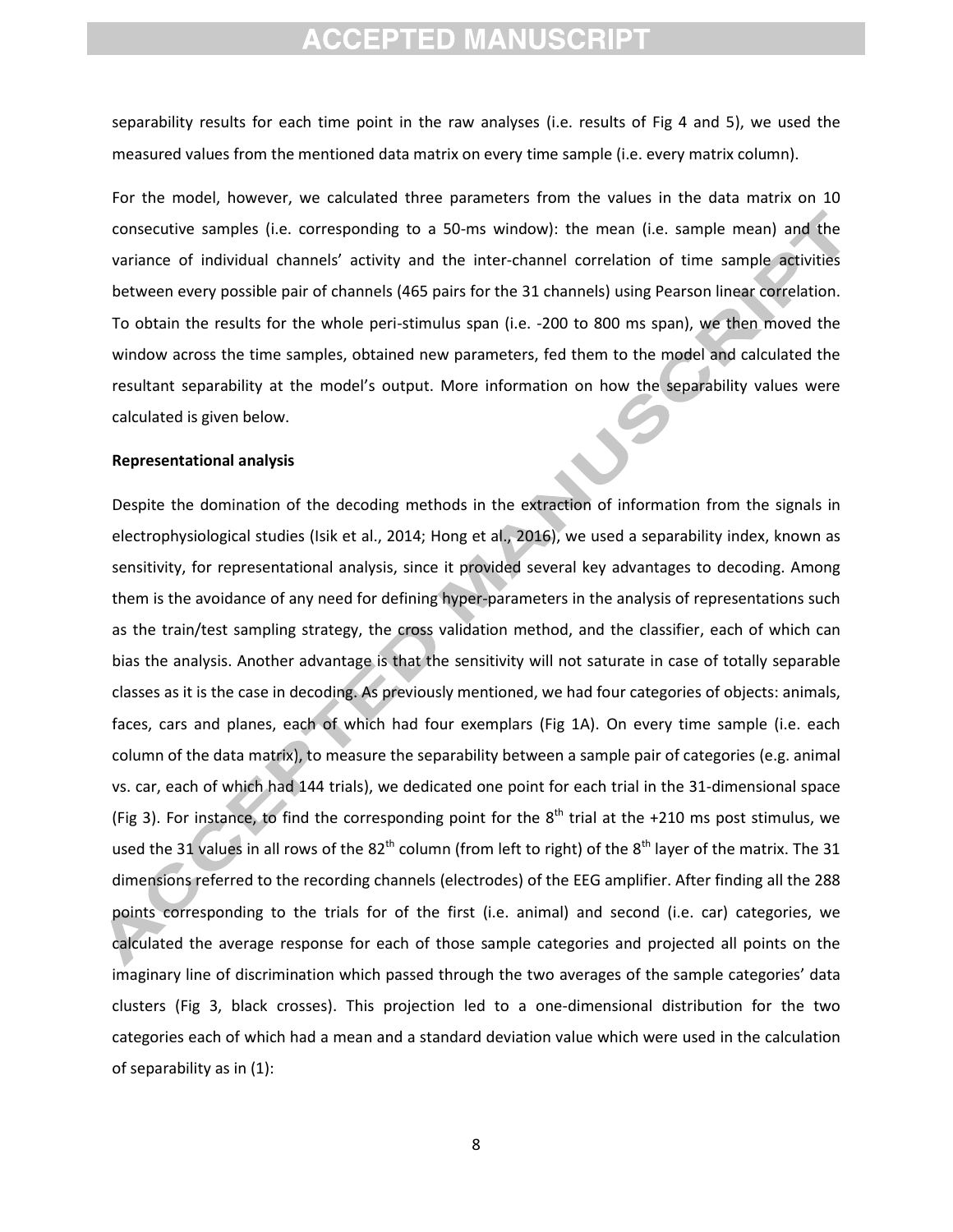$$
d' = \frac{|\mu_1 - \mu_2|}{\sqrt{\frac{1}{2}(\sigma_1^2 + \sigma_2^2)}}
$$
 (1)

where  $\mu_1$  and  $\mu_2$  are the means and the  $\sigma_1^2$  and  $\sigma_2^2$  are the variances of the two sample categories, respectively. d' is the sensitivity and reflects the separability of the two sample categories. As the sensitivity measured the separability between a single pair of categories, we calculated the sensitivity between every possible pairs of the four mentioned categories (i.e. six combinations) in Fig 4B, and reported the average of the six combinations in Fig 4A. As the separability was directly proportional to the difference between the means of two categories and inversely proportional to the sum of the root mean square of the standard deviations of the categories, it could measure how separately the categories positioned relative to one another in the representational space. For the representational analysis through time, the same procedure was repeated to calculate the separability index at every time point. We repeated this procedure for every subject individually and plotted the across-subject average and standard error (with shaded regions) in Fig 4. For the computational model, the same procedure was followed, but with the data matrix  $X$  obtained from equation (2).

#### **Computational model**

We implemented a computational model to separate the contributions of the brain regions' mean and variance of activities and the inter-region correlations of activities in object category representation. The model was first developed to simulate neural activities at population level (Shadlen et al., 1996). For that purpose, in one study, the model was provided with the individual neuron's firing rates, trial-to-trial variance and inter-neuron correlated variability which had been measured between simultaneously recorded pairs of neurons (Cohen and Newsome, 2008). The model then provided simulated activities for the population which, to an acceptable extent, replicated the recorded activities. This allowed a recent study to evaluate the contribution of each of the inputs in the representational enhancement in a covert attention task on monkeys (Cohen and Maunsell, 2009). Here, however, as we measured the brain activities using EEG, we adapted the model to the EEG by replacing the neurons with the EEG channels. Moreover, as we aimed to evaluate the short-term contributions of the parameters, we fed the model with the within-trial measures as opposed to the previous studies which used inter-trial measures (Cohen and Newsome, 2008; Cohen and Maunsell, 2009).

The model is formulated as in (2):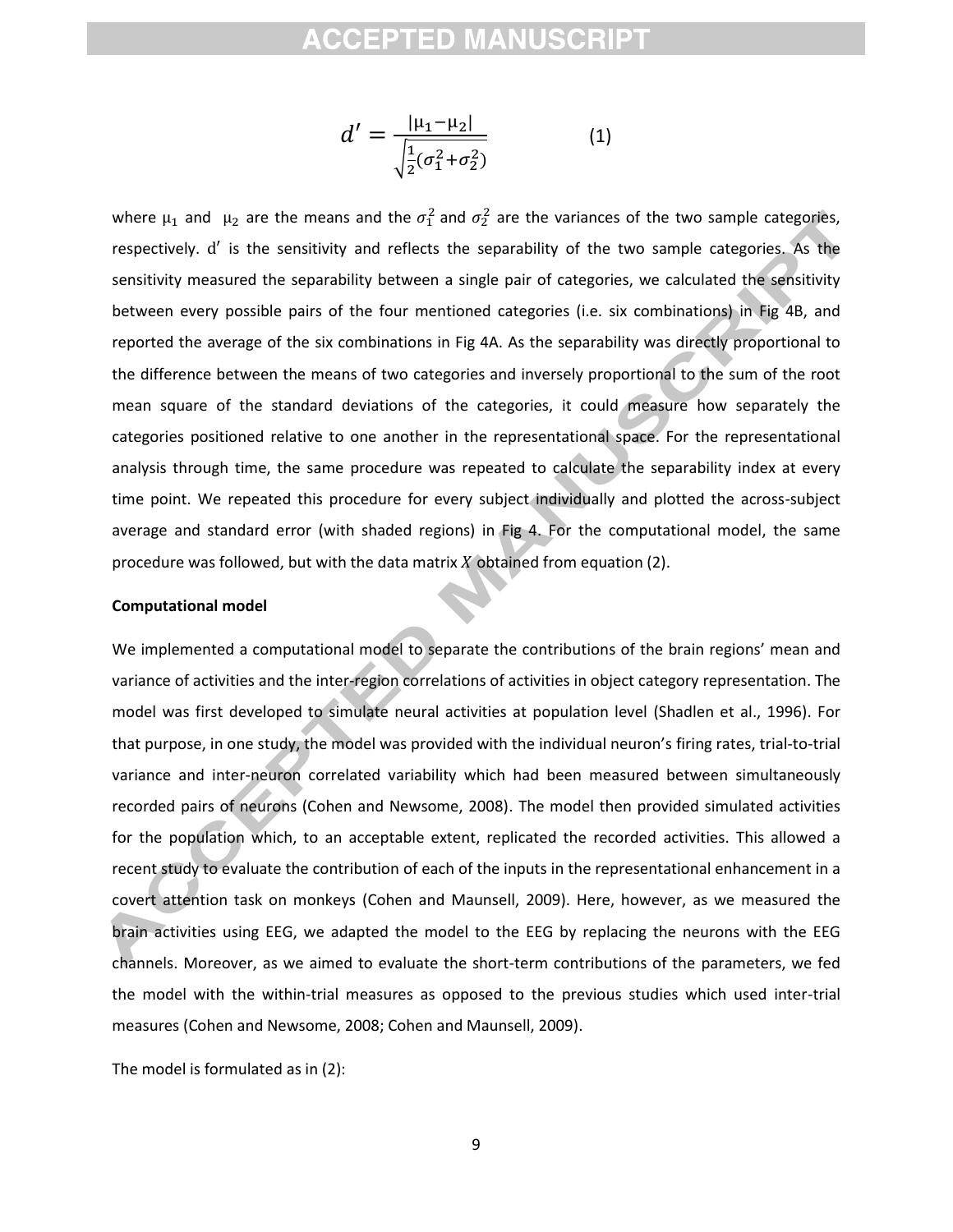$$
X = M + Y * V \tag{2}
$$

where M and V are respectively the  $31 \times 1$  vectors of the mean and variance of activities from the 31 EEG channels, and Y is calculated as in  $(3)$ :

$$
Y = QZ \tag{3}
$$

where Z is a 31  $\times$  1 normally distributed zero-mean random vector with unit variance, and Q is the square root of the 31  $\times$  31 correlation matrix R (i.e.  $R = Q'Q$ ). The correlation matrix R incorporates the inter-channel correlation values calculated from the activities of every possible combination of channel pairs (i.e. 465 combinations of channel pairs) as summarized in corresponding rows and columns of  $R$  as shown in (4):

$$
R = \begin{bmatrix} 1 & r_{12} & \dots \\ r_{21} & 1 & r_{23} \\ \vdots & r_{32} & \ddots \end{bmatrix}
$$
 (4)

where  $r_{nm}$  (which has an equal value to  $r_{mn}$ ) indicates the correlation value calculated between channels n and m, respectively. As the correlation matrix R can have several square roots depending on the correlation values, we used the principal square root of the matrix for  $Q$ , as implemented by the Matlab function 'sqrtm' which used the Blocked Schur method (Deadman et al., 2013), among other possible choices (Denman and Beavers, 1976). Finally, X provided the simulated activities for the 31 channels which resembled the experimentally measured EEG channels' activities. For a detailed description of the model and the differences of the original model with the current version read (Shadlen et al., 1996).

In order to obtain the three parameters as the inputs to the model, as explained earlier, we used the preprocessed data matrix named 'X' from the preprocessing section. These parameters were fed to the model to provide a simulated data vector  $X$  which estimated the activity of the 31 channels on the same time window as in which the parameters were calculated.

### **Results and Discussions**

This study was aimed at clarifying the contributions of different signal attributes to object category representations. For that purpose, ten human subjects participated in the passive EEG recording experiment (Fig 2), and their brain representations to different object categories were analyzed. The subjects performed the color matching task with high accuracy (mean accuracy = 94.68%, s.d. = 3.72%),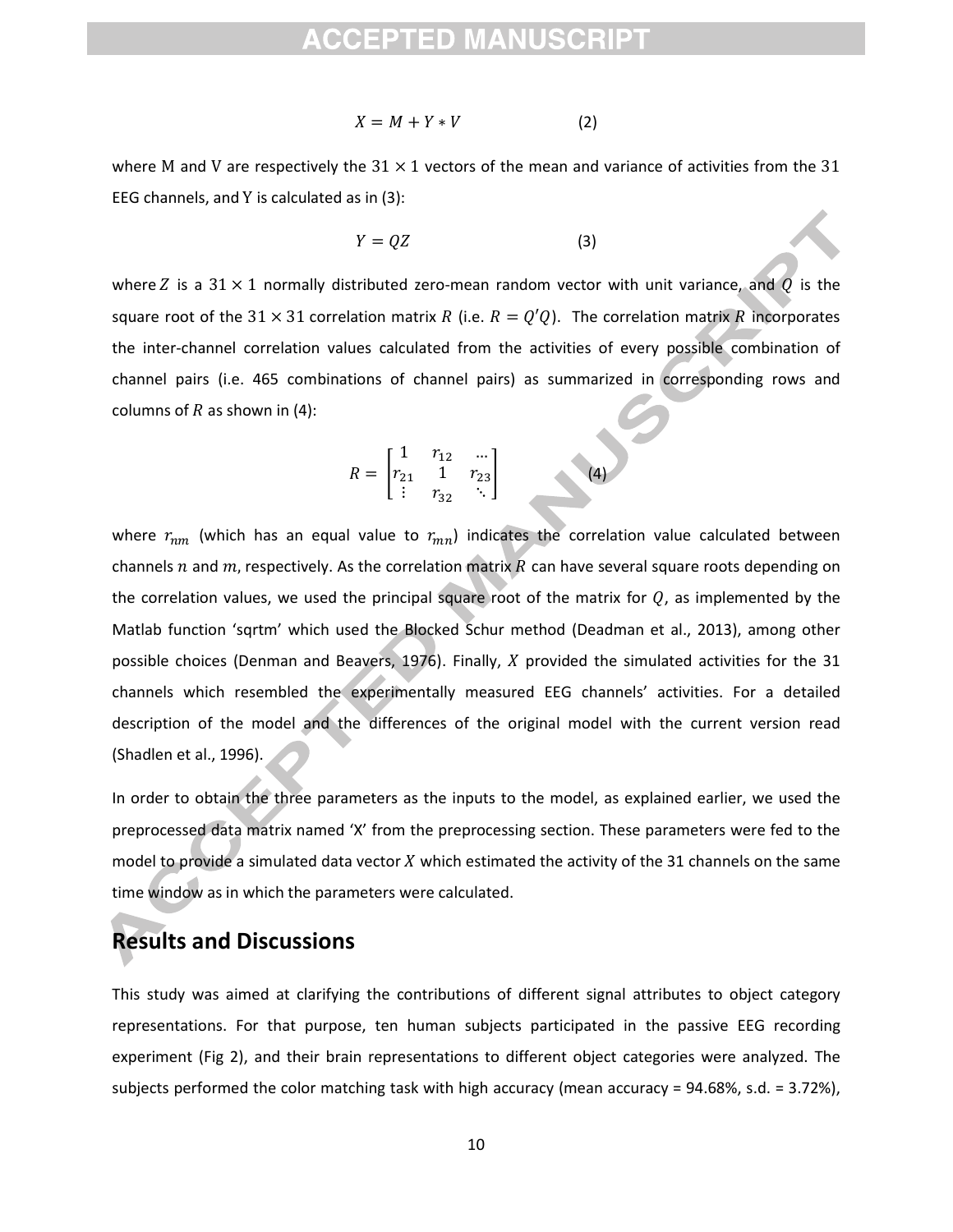which was significantly above chance ( $p < 0.001$ , Wilcoxon signed-rank test). They took an average response time of 734 ms (s.d. = 95 ms) to provide their responses. These results indicate that the subjects were attentive and alert during the experiment.

#### **Dynamics of category separability in the human brain**

In order to ensure that the category-related information could be extracted from the brain signals by the above-explained representational analysis method, we calculated the separability index as a function of time for the pool of category pairs (Fig 4A) and each pair (Fig 4B) separately. For the pooled result, after a moderate value prior to the stimulus onset, the across-pair averaged separability rose to significance at 85 ms and showed three peaks at 110 ms, 190 ms and 265 ms post-stimulus time points. The separability remained significant until 800 ms post-stimulus. The significance of separability was evaluated by comparing the average separability value in the last 200 ms pre-stimulus with the separability value at every post-stimulus time point, using Wilcoxon signed-rank test. The timing of the appearance of category information was consistent with a large body of studies reporting the temporal dynamics of object representations in the brain (Liu et al., 2009; Freiwald and Tsao, 2010).

We also investigated whether the calculated separability values replicated previous findings on the temporal dynamics of different levels of object representations in the brain (Dehaqani et al., 2016) (Fig 4B). The first significant separability indices appeared for the car-face, face-plane, animal-car, animalplane, car-plane and animal-face pairs respectively at 95, 95, 100, 100, 105 and 115 ms post-stimulus time points. These results, while confirming the previous finding on the precedence of mid-level category representations (e.g. car-face and face-plane) to super-ordinate (e.g. animal-car and animalplane) and subordinate representations (e.g. car-plane) (Dehaqani et al., 2016), seems to be in line with the suggestion that shape similarity, rather than the semantics, determines the separability of category representations in the brain (Sofer et al., 2016).

These results show that the stimulus set could drive the expected category-related information in the brain for the computational analysis. In addition, they confirmed that the separability index was capable of extracting category information from the EEG signals which adds confidence to its suitability for the representational analyses.

#### **Contribution of different brain areas to category representation**

In order to investigate the relative contribution of different brain regions in the generation of category information, we measured the separability indices for individual electrodes one at a time, and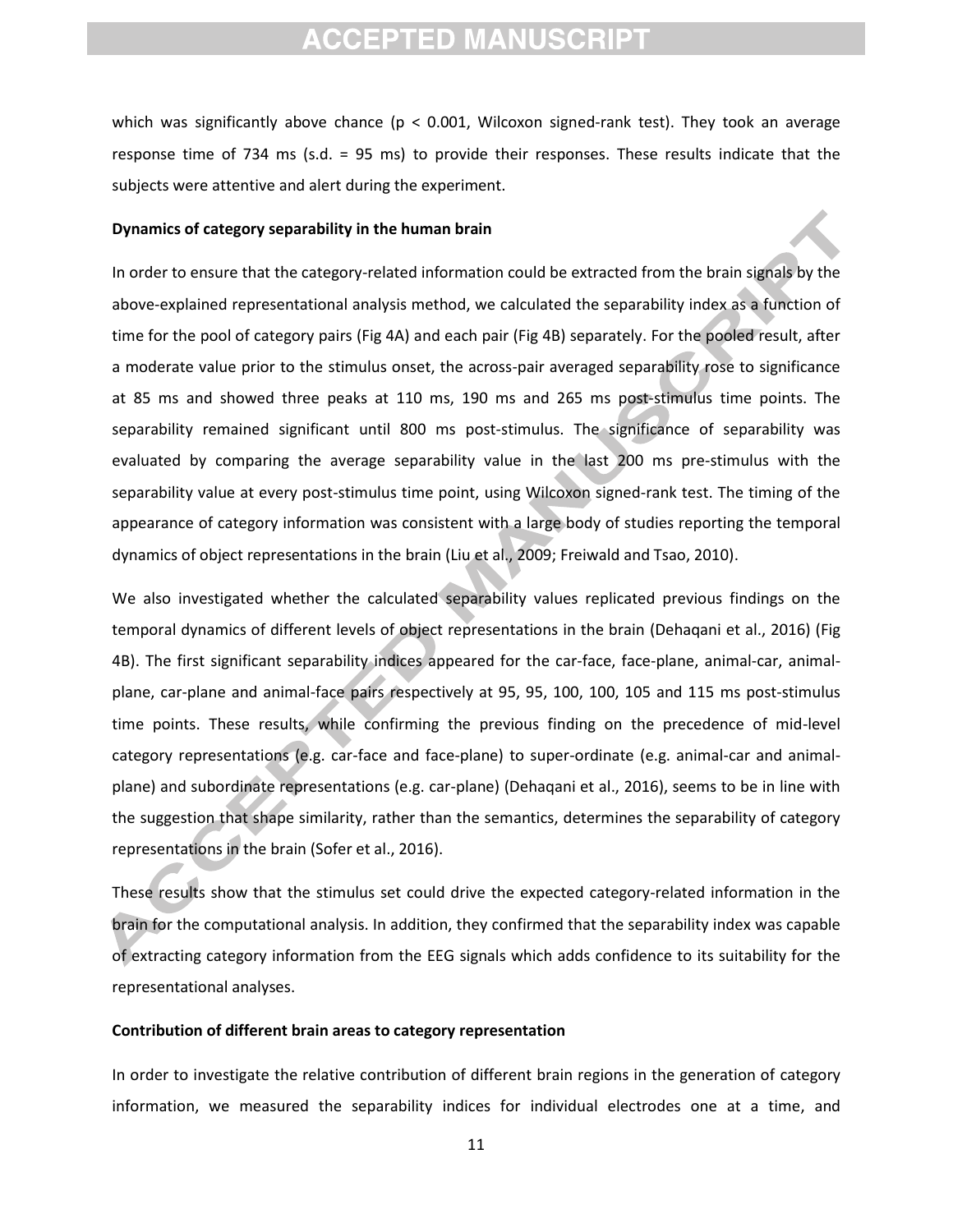summarized their superposition results on scalp maps (Fig 5). Several representative time points (i.e. three of which were the peak separability time points observed in Fig 4A) were chosen to reveal the temporal flow of information on the scalp. The separability indices have declined as they have been computed on a single dimension rather than 31 dimensions, which was the case in Fig 4.

The occipital and parietal regions (O1, O2, Oz, P3, P4 and Poz) showed higher category information in the 95 and 120 ms time points compared to other brain areas along with some information around the Fz region. The contributions of the occipital areas, as the first stages in visual processing, were previously observed by a line of studies (Gerlach, 2007). At 185 ms, however, the whole posterior, central (Cz, Fc1 and Fc2) and frontal areas (Afz, F3, F4, Fz and Fpz) contributed to the category separability. The category information which was observed at the parietal as well as frontal brain areas have been recently well supported by the role of these areas in object representation (Rishel et al., 2013; Swaminathan and Freedman, 2012) and the encoding of object variations such as position and scale (Hoogmoed et al., 2012). The early category-related information observed at the frontal areas raised the possibility of a preparatory object category encoding in those areas as previously suggested by Bar et al. (2005). Interestingly, the posterior information then moved to more occipito-temporal regions (P7 and P8) in the 220 ms window, which is consistent with many studies showing the role of ventral visual stream in object category encoding (Hong et al., 2016; Isik et al., 2014). At 260 ms, which corresponded to the last peak of separability (Fig 4A), the information was mainly concentrated on the occpito-temporal, central and frontal areas of the brain which raised the potential cooperative object and variation encoding scheme between those areas (Hoogmoed et al., 2012; Underleider and Mishkin, 1982). The category information started to decline in the following time points with lingered activities probably for more difficult conditions (Hagen et al., 2006). The observed temporal dynamics of object category encoding was in agreement with a large body of literature on the timing of visual processing in the brain (Simanova et al., 2010; Daliri et al., 2012). In the following sections we will compare the contribution of three most-studied parameters of the EEG signals in the encoding of category information.

#### **Peri-stimulus modulations of the contributing parameters**

To contribute to the category representations, the three supposedly influential parameters of mean, variance and correlation needed to change dynamically in response to the presented stimuli. To investigate this, we calculated the changes of the three parameters across time in the peri-stimulus span (Fig 6). For variance, however, we reported Fano factor or the mean-normalized variance, which is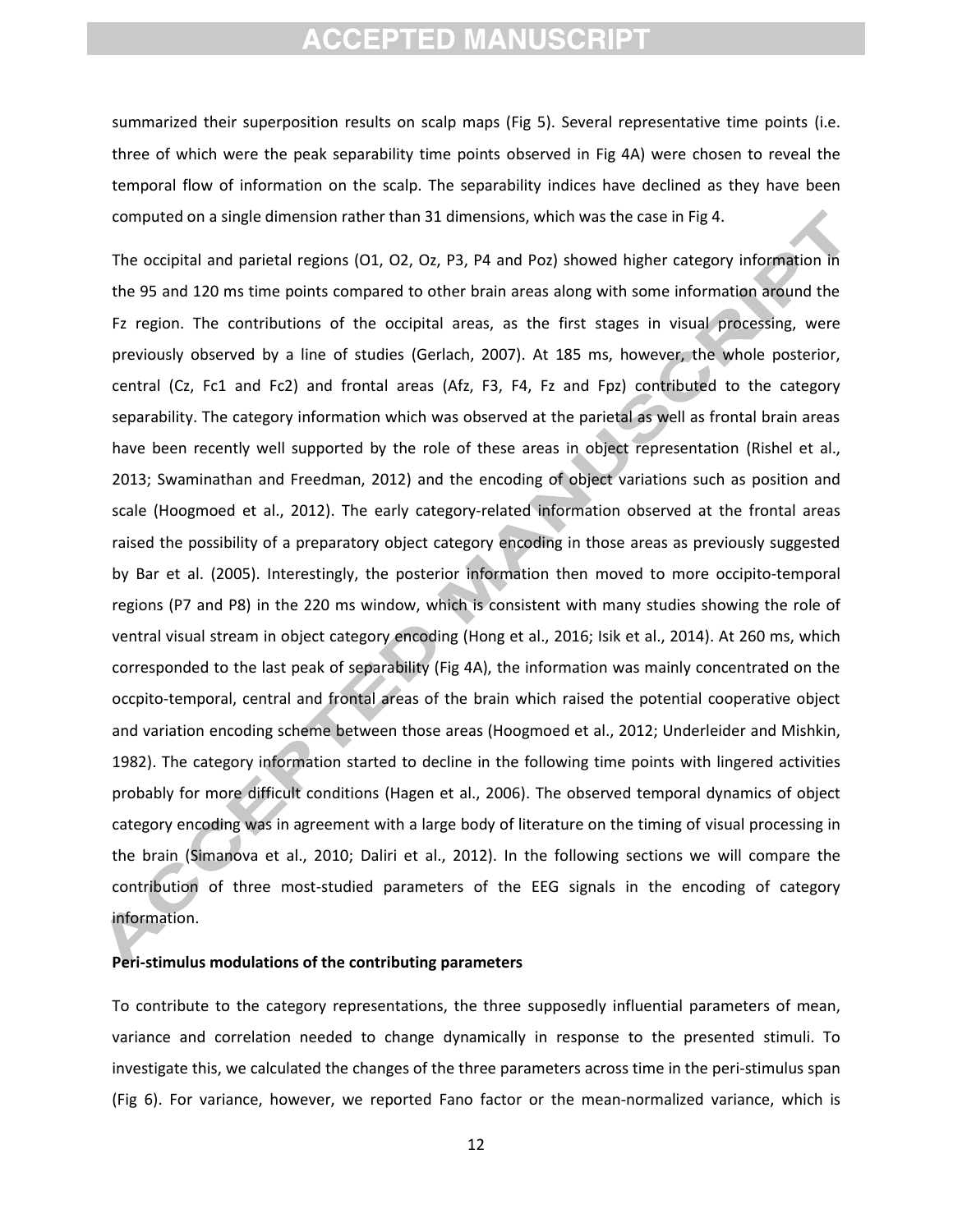defined as the ratio of the variance of activity to the absolute mean, since it has been reported to directly indicate the modulation of the representational space (Churchland et al., 2010). Yet, the results for the variance did not reflect a different trend from that of Fano factor (data not shown).

The pooled channels' mean activities showed a typical ERP waveform with consecutive P1, N1, P2, N2, P3 peaks which repeated many classical ERP studies (Daliri et al., 2012; Hoogmoed et al., 2012) (Fig 6A). A significantly (p < 0.05, Wilcoxon signed-rank test) lower mean activity for the animal category at 110 ms and a higher mean activity for the face category at 180 ms post-stimulus were among the most notable observations. The latter replicated the P1/P170 effect which has been often associated with face processing in the brain (Dering et al., 2011).

As for the Fano factor (Fig 6B), after a slow negative trend which lasted until 240 ms post-stimulus, it started to rise again and approached its pre-stimulus value in the following time windows until 800 ms post-stimulus. This means that the appearance of the stimuli decreased the non-informative fluctuations of the recorded signals which lead to a lower noise to signal ratio (as it is measured by Fano factor (Churchland et al., 2010)). It has been previously reported that the reduction in neural variability (i.e. Fano factor) could enhance the representational space for stimuli, as this have been the case in many attention-deployed cognitive processes (Cohen and Maunsell, 2009). This parameter did not reveal many category-specific time points in its time course. The pattern of the reported Fano factor, which most probably has never been reported on the EEG data before, resembled those reported in the single and multi-unit neural data (Cohen and Maunsell, 2009; Churchland et al., 2010). This is interesting since all these previous studies, as opposed to the current study which reported within-trial measurements of variability, used the trial-to-trial variability as an aspect of neuronal representation (Cohen and Maunsell, 2009) and as a signature of learning in EEG (McIntosh et al., 2008).

Although more fluctuating compared to the two previous parameters, the inter-channel correlation of activities also showed a very stimulus-locked behavior with a rising trend between 105 to 265 ms which totally damped at around 800 ms post-stimulus. Moderate increased correlations were previously reported between neurons on different brain regions as a result of attention employment in monkeys (Ruff and Cohen, 2016). The correlation parameter did not show any significant category-specific signature.

In fact, none of the parameters showed significant ( $p < 0.05$ ) time points of differences between all 6 category pairs. It was interesting that none of the parameters alone could repeat the separability of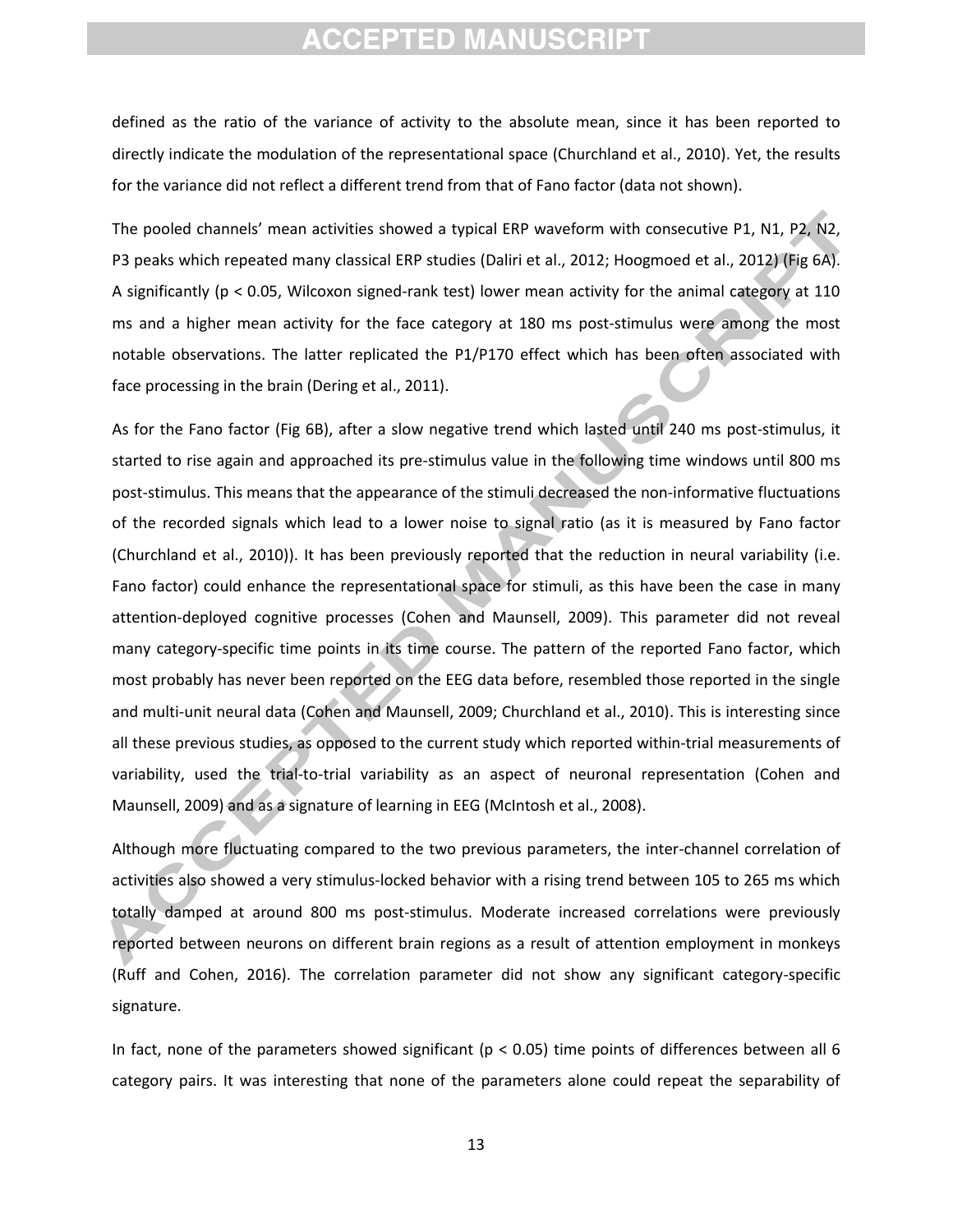categories (see the time points indicated by diamonds in Fig 6) which was observed in Fig 4A (as indicated by the circles in a continuous fashion). This implied that the parameters must have interacted to provide the observed separability of categories. We then asked how much each parameter contributed to the observed category separability, which is answered by the computational analyses of this study.

To gain a deeper insight into the temporal dynamics of the three parameters on the brain, we measured how the pre-stimulus values of the parameters were affected by the stimulus appearance, using a modulation index (Fig 7). The modulation index was defined as the difference between the poststimulus and the pre-stimulus values of the corresponding parameter. The pre-stimulus window in which the parameters were calculated was the last pre-stimulus window and had the same width as the post-stimulus windows which were 50 ms wide. For this analysis, we chose three post-stimulus time points in which the modulation indices were calculated. These time points were 95 ms, 185 ms and 260 ms post-stimulus, in which the separability of categories peaked (Fig 4A), as we expected to see considerable amounts of category-related information on the scalp at those time points.

We observed a large amount of negative mean modulation at 95 ms at the central (Cz) and frontal (F3, F4, Fz, Fc1, Fc2 and Afz) brain areas with an opposite effect at the occipital (O1, O2 and Oz) and occipitotemporal (P7 and P8) regions (Fig 7A). The positive mean modulation became more concentrated on the parietal regions reaching the P3, P4 and Pz electrodes as the negative mean modulation vanished from the frontal areas at 185 ms. The positive and negative mean modulations reappeared simultaneously at 260 ms with the dominance of the positive effect at the occipital and occipito-temporal regions. These results showed that, exactly at the times which showed the highest category-related information, the mean amplitude of the EEG channels revealed a highly bipolar behavior for the frontal and occipitoparietal regions of the brain each of which has been supported to be involved in the representation of objects (Goddard et al., 2016). However, neither the positive nor the negative modulations of the mean could alone explain the observed distribution of the category information on the scalp (Fig 5), as the explanation may lie in the brain bipolarity.

The mean-normalized variance (Fano factor) showed a negative modulation with concentration on the central and frontal (C3, C4, Fz and Afz) areas at 95 ms, an occipito-parietal (Pz, Poz, O1, O2, and Oz) domination in 185 ms, and an anterior to central and central to posterior distribution in 260 ms (Fig 7B). Therefore, the Fano factor alone seems to fail to explain the observed separability shown in Fig 5.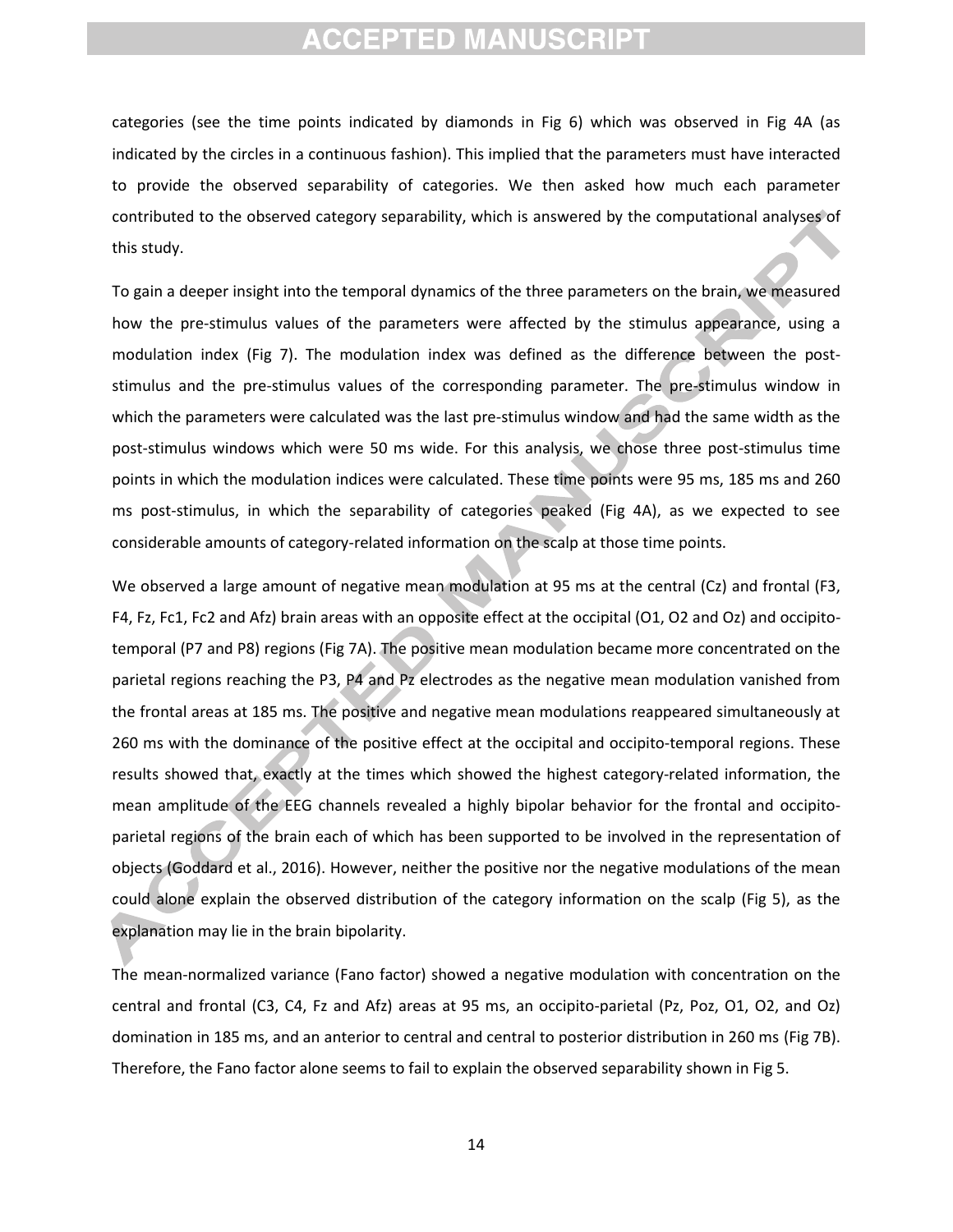The correlated variability between the EEG channels could be determined by the inter-channel distance in the post-stimulus span (Fig 7C). More specifically, the correlation values were inversely proportional to the distances between the pair of channels ( $r = -0.32$ ,  $p < 10^{-13}$ , Pearson linear correlation). This could already be predicted, as in the EEG, the recording channels influence one another by the skin and the volume conductivity with decreasing effects at longer distances resulting in moderate spatial resolution for the signals. However, as the modulation of correlations showed highly dynamical behavior in time (Fig 6C), we predicted that these distance-correlation relationships could have been violated in many time instances as a result of the dynamics of category-related processing in the brain. To examine this, we gathered all the inter-channel correlation modulations in matrix format (Fig 7E). This was done for the three representative post-stimulus time points as in Fig 7A and B, which provided interesting insights into the brain's inter-area cooperation. The rows and columns of the three matrices are indexed with electrode numbers as shown in Fig 7D. Here we only highlighted the most amplified (indicated by red boxes in Fig 7E) and declined (indicated by black boxes) correlations between channels.

In the first window (95 ms), the parieto-temporal areas at both hemispheres (electrodes 1-3 and 17-19) showed the most notably enhanced correlations with each other, with their contra-lateral temporal (respectively electrodes 20 and 4) and centro-frontal areas (respectively electrodes 21-24 and 5-8) as well as with the centro-frontal areas (electrodes 25-30). The highest decline in the correlated variability was observed between the occipital electrodes (9-12) and the parietal (13-15), temporal (4 and 20) as well as the parieto-temporal electrodes (1-3 and 17-19). Altogether, it seems that at this time, the occipital brain regions were processing differently from higher levels of the ventral visual stream while the latter areas were cooperating with the frontal cortex on the same processing matters. The timing of the different processing behavior at the occipital areas seemed to be reflecting the early processing of visual information at the early visual cortex. Please note that the plotted results were averaged in the 50 ms window around the indicated times. Interestingly, the cooperative activities of the temporal as well as the parieto-temporal cortex with the frontal areas have previously been reported as around the same time for category prediction (Bar et al., 2005; Goddard et al., 2016). However, in the within-trial context, the current study seems to be the first to report an increase of correlated variability between occipitotemporal and frontal brain areas (Fig 7E).

While becoming even more decorrelated with the parieto-temporal areas, the parieto-occipital areas (electrodes 9-13) showed increased correlation with the whole frontal area (electrodes 6-8 and 22-30) in the 185 ms window. Interestingly, the central occipital electrode (10) which had a negative trend of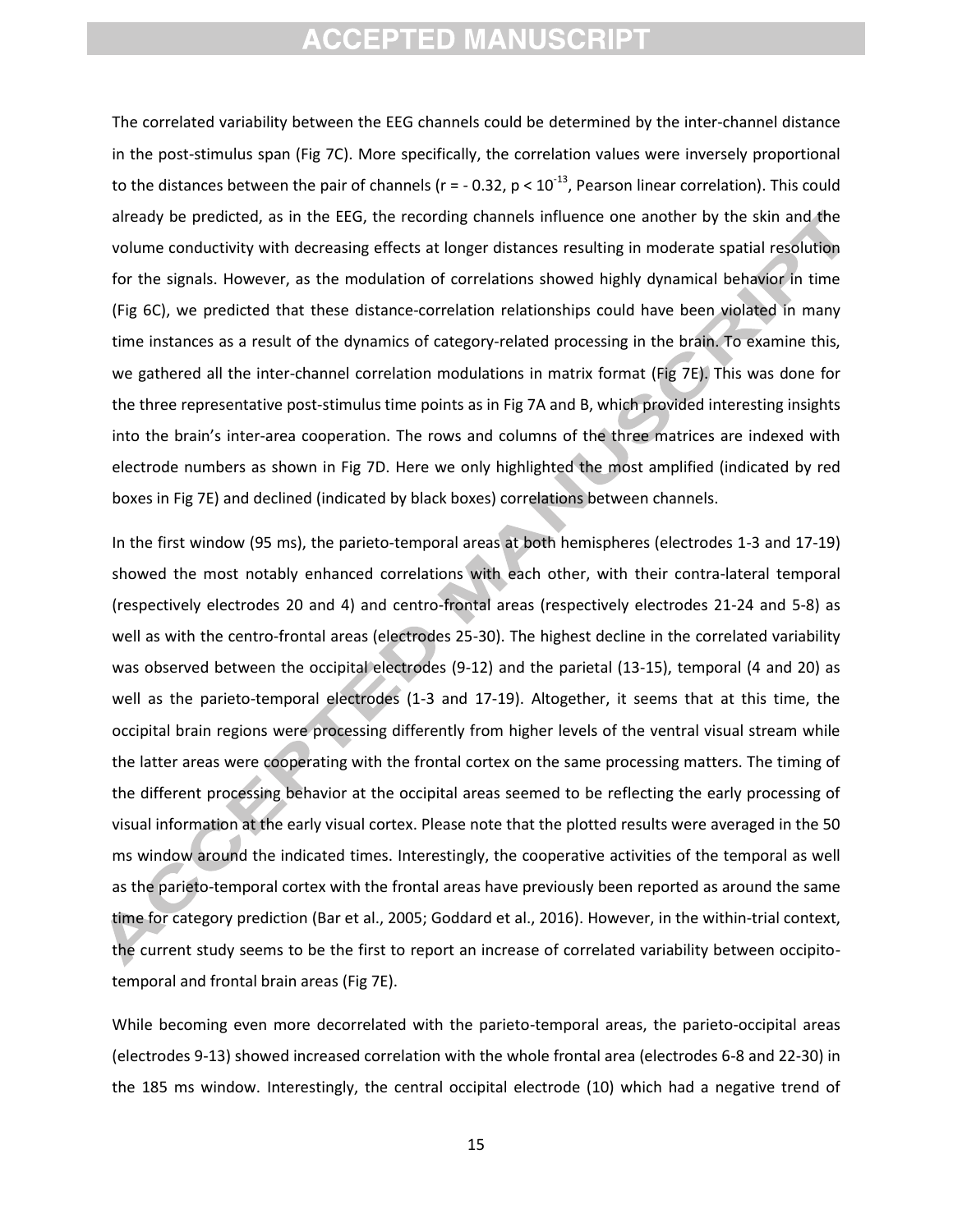correlation with almost all brain areas has become correlated with the frontal regions of the brain showing collaborations between the anterior and posterior brain regions. This was also reflected in the separability maps of the two windows with increased separability on the two regions (Fig 5). The results in the last window (260 ms) resembled those in the 185 ms window, but with less correlation between the frontal channels (electrodes 24-31) as they become involved in the task (i.e. this was reflected in Fig 5).

These results showed that, the correlated variability between the EEG channels, although affected by the inter-channel distance, was to a greater extent determined by the cognitive processes involved in the task. Having observed the dynamics of the changes in the three parameters, we used the computational model to measure the contribution of the three parameters in object category encoding.

#### **Model evaluation**

To use the computational model for separating the contribution of the three parameters, we had to make sure that the model could simulate the actually recorded activities with sufficient accuracy. To investigate this and to understand whether the parameters were informative enough to reconstruct the channels' activities recorded in the experimental procedure, we measured the differences between the actual and the simulated channel activities for all subjects. The Root-Mean-Square Error (RMSE) was calculated for the model estimates of the actually recorded activities and showed an average of 1.3484 (s.d. = 0.2589). The estimated activities for several representative channels of a sample subject are shown in Fig 8.

Although not perfectly at all peaks and valleys of the signals, the model was able to estimate the activities at all presented channels with an acceptable error rate. These results showed that the model could predict the actually recorded activities only based on the three parameters. This means that the three parameters, as well as how they were incorporated into the model, were informative enough to replicate the trend of the recorded signals. Yet, the observed error might be the result of other overlooked information existing in the signals and not necessarily the inaccuracy of the model. Therefore, the next step was to evaluate the contribution of each parameter in object representation.

#### **Role of signal parameters in category separability as clarified by the computational model**

In order to assess the contribution of each of the mentioned parameters in the representations of objects, we used the computational model and calculated the separability index as a result of each parameter. To do so, we considered the last pre-stimulus window as a null window in which the three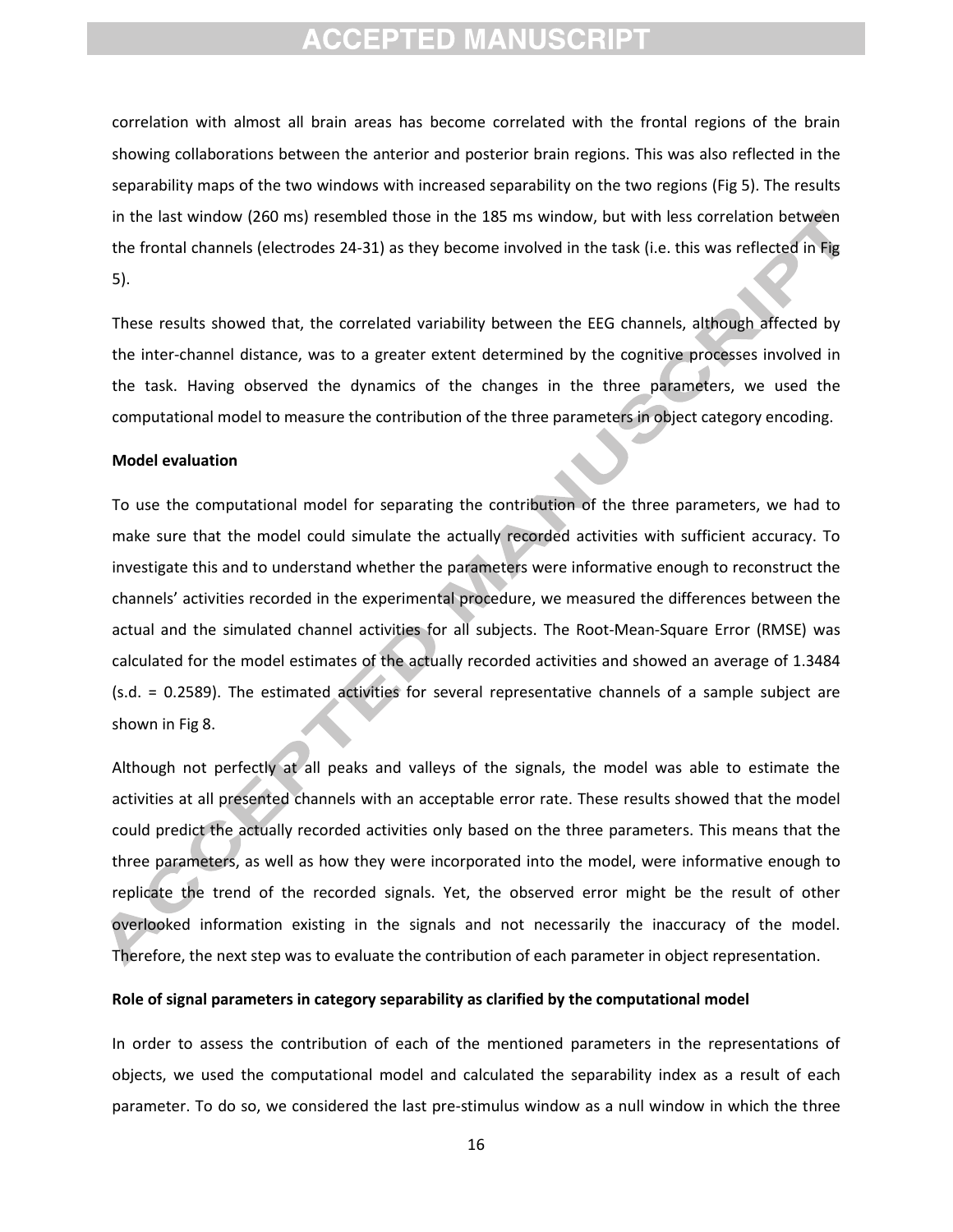parameters were calculated and used as substitute parameters. For instance, to evaluate the contribution of the mean, we replaced the variance and the correlation of channels calculated in the post-stimulus window by their corresponding values calculated in the last pre-stimulus window, while leaving the mean parameter intact (i.e. using its post-stimulus value). The same procedure was repeated to calculate the effect of variance and correlation by replacing the other two parameters with their prestimulus values each time. We also measured the contribution of every possible pairs of parameters in the representational space by keeping the pair of parameters and replacing the other parameter by its pre-stimulus value. Altogether, we had eight conditions for the two time windows (pre- and poststimulus windows) for all combinations of the three parameters (Fig 9). The pre-stimulus window had the same time width as the post-stimulus windows (i.e. here 50 ms) and was always the last time window before the stimulus onset (i.e. here -50 ms to 0).

We calculated the separability indices for all post-stimulus windows in all 8 conditions (Fig 9A). Results of Fig 9A showed significantly ( $p < 0.01$ ) higher contribution in the object category representation for the mean of activities (i.e. compare conditions 1 and 2 with 3 and 4, and 5 and 6 with 7 and 8), significant ( $p < 0.05$ ) but moderate contribution for the variance (i.e. compare the even and odd conditions) and insignificant ( $p > 0.1$ ) contribution for the correlation of activities (i.e. compare conditions 1, 3 and 4 with 5, 7 and 8). However, for the sake of brevity, we showed the results of a few critical time points in which either the three parameters changed their trends or the categories showed highly separable clusters based on one of the parameters (e.g. these points were indicated with diamonds in Fig 6). The results of these critical post-stimulus time points which included 95, 120, 185, 260, 340, 400, 510 and 570 ms are shown in Fig 9B. The pooled results were also reflected in the representative critical time points with the dominance of mean activity, moderate contribution for the variance and insignificant negative contribution for the correlation of activities (Fig 9B).

The percentages of contribution to category-encoding were finally calculated for the mean of activity, as well as independent variability and correlated (as measured by correlation) variability (Fig 10A). It should be noted that the variance measured the variations which were observed on a single channel. However, this variability could be a result of variability in the channel's activity, the shared variability between the channel and other channels or a combination of both. As the correlation measured the shared variability (i.e. the inter-channel variability), we determined the contribution of the independent variability by removing the contribution of shared variability from the contribution of the variance. This resulted in contributions of 88.09%, 10.40% and 0.59% respectively for the mean of activities,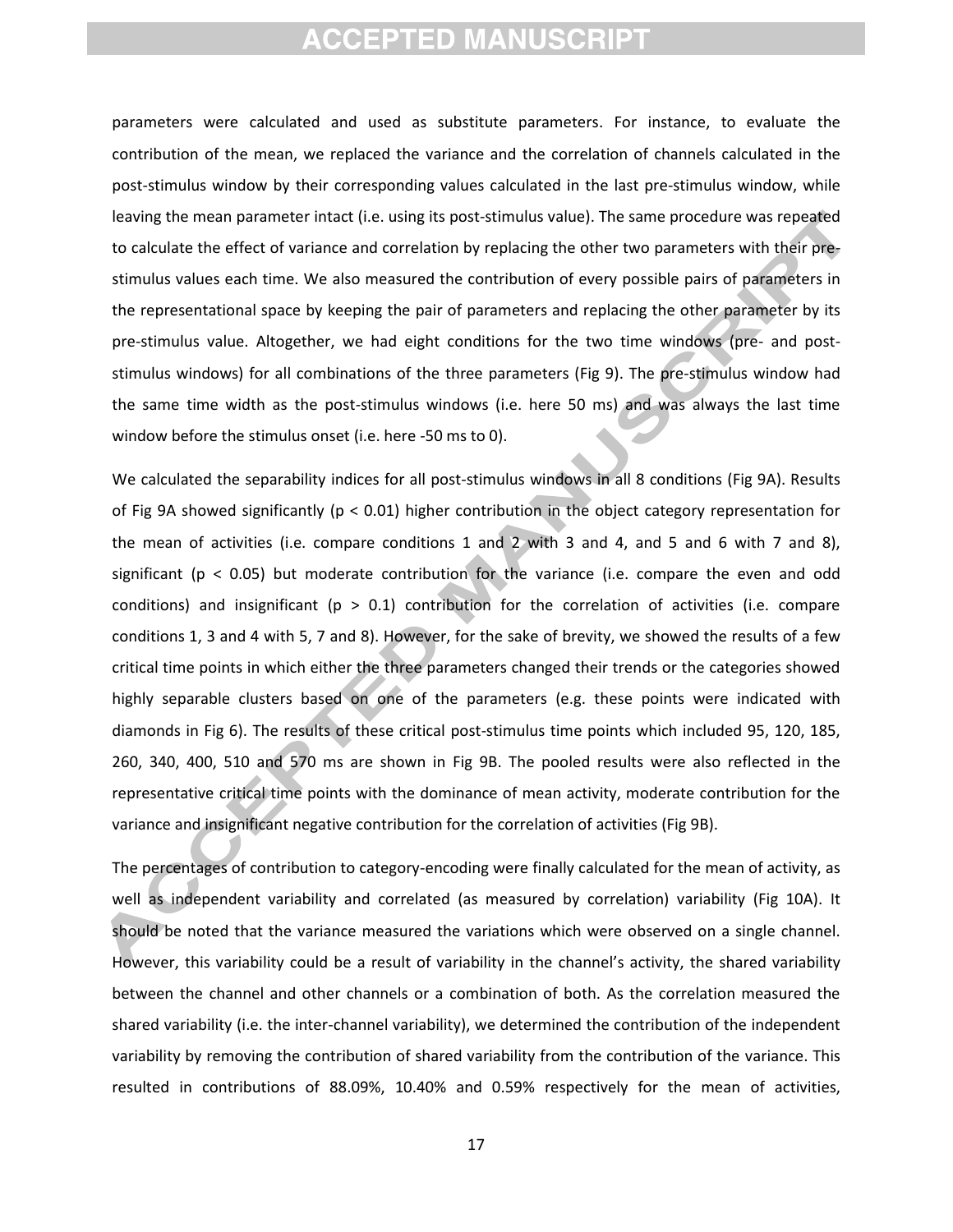independent and correlated variability (all of which were significantly different from one another, p < 0.01, Wilcoxon signed-rank test). In order to calculate the contribution of a parameter, the difference of the separability indices between the conditions in which the parameter was present and the conditions in which it was absent was calculated and then normalized between the first and the eighth conditions which were respectively considered the 100% and 0% contribution boundaries. These results indicated that the mean of activity at different brain areas played a significantly more important role in the representation of objects compared to the independent or dependent variability.

These results, while reappraised the role of mean activity as a substrate for neural encoding, as it is used in the classical ERP analyses, cast doubt on the previously-suggested usefulness of time-correlations in the representation of object categories (Majima et al., 2014). This discrepancy can be explained in light of several methodological differences between this previous study and ours. First, as we aimed to evaluate the rapid object processing, we presented the stimuli for only 50 ms while the presentation time was 300 ms in the previous study (Majima et al., 2014). This could have lowered the impact of correlations on the category encoding, as it is a time-dependent parameter. Yet, we re-ran the whole computational analyses, with correlations (and the other parameters) calculated on 300-ms windows (also on 100, 150, 200 and 250 ms), which showed no significant changes in the results (data not shown). Second, as the signals used in the previous study were obtained from an expectedly higher spatial resolution setup (ECoG) and with concentration on the IT cortex (i.e. which is a limited area with the highest category selectivity on the brain), they could have presented more category-specific correlations. On the other hand, that setup missed a wider range of cross-area correlations which were observed in the current study (Fig 7E) which replicated the increase previously reported by Ruff and Cohen, (2016). Third, as opposed to the power and phase features, we used the independent channel variability and activities each of which could have outperformed the correlation feature used by Majima et al. (2014), if used in the same context. Finally, the computational methodology we used here was basically different from the decoding procedure used in (Majima et al., 2014). This methodology allowed us to reconstruct the channel activities of the actual experiment with high accuracy and evaluate the resultant representational space using a simple representational analysis rather than applying a rigorous classifier (SVM) on a set of extracted correlation values.

Observing these results, we next asked whether the contributions of the three parameters could alter if they had been modulated to different extents. As it was shown in Fig 6, upon the appearance of the stimulus, the three parameters experienced different levels of modulation, with the modulation being as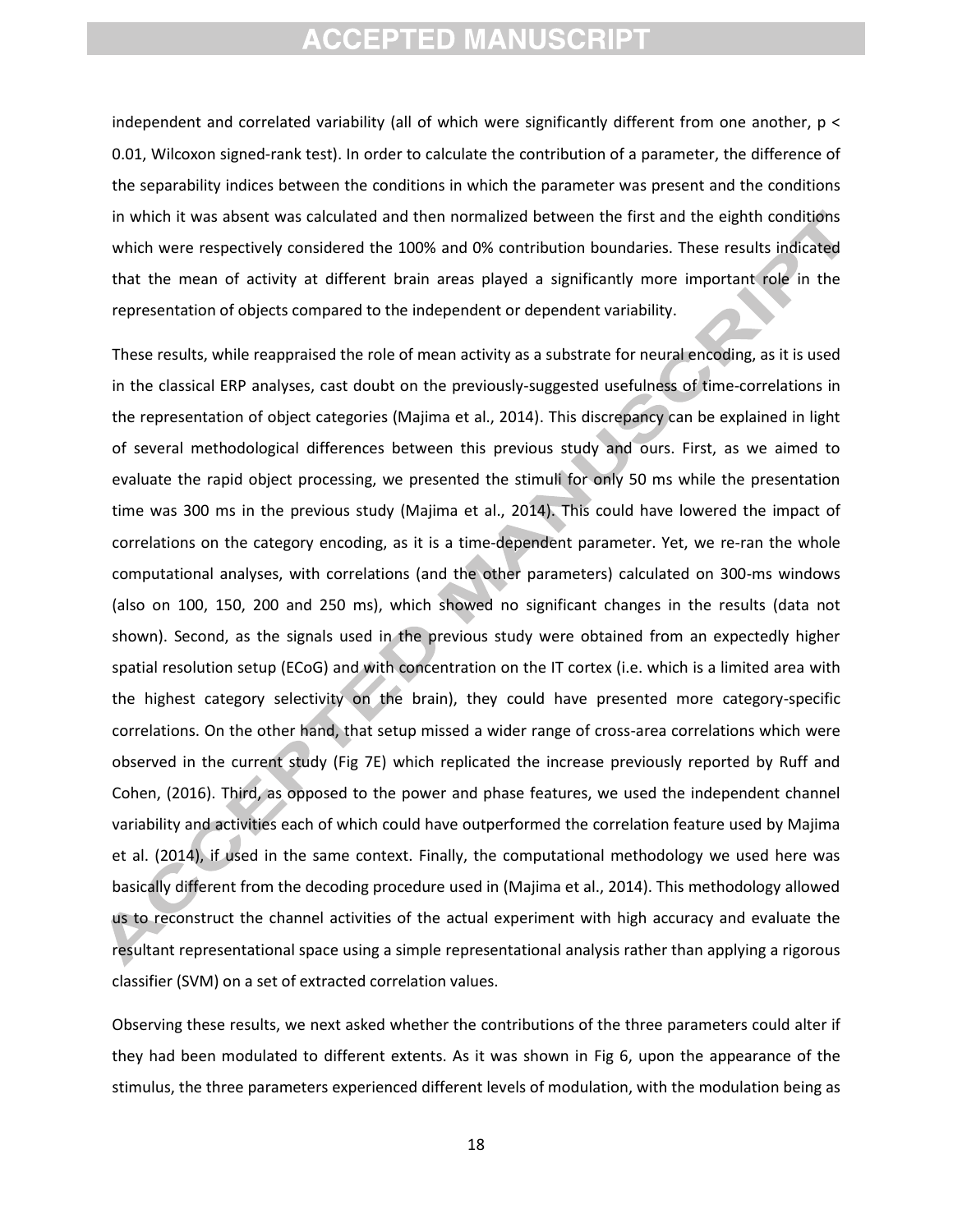high as 421% for the mean activity and as low as 6.32% for the correlation and -24.76% for the variance of activities in the parameters' peaks. Therefore, it raised the possibility that the two less important parameters (variance and correlation) could contribute more to the category encoding if they had been modulated as much as the mean of activity. To test this hypothesis, we multiplied the modulations of the three parameters by different scaling factors before feeding them to the model and recalculated the separability indices at the output of the model for conditions 4, 6 and 7 (Fig 10B). The resultant category separability showed dependence on the level of the three parameters. However, this dependence was significantly higher for the mean of activities compared to the other parameters. The correlation moderately reduced the separability in inverse proportion to the scaling factors as opposed to the other parameters which improved the separability almost an order of magnitude at the highest scaling factors. This showed that the level of modulation of the parameters could determine their contribution to the representational space.

In order to compare the impact of the three parameters in case of equal modulations, in each of the three runs of the model (for conditions 4, 6 and 7), we rescaled the other two parameters (by scaling factors) to reach the experimentally measured modulation of the other parameter and finally averaged the results of the three runs (Fig 10C). Results showed that, in case of equal modulations for the three parameters, the mean, independent and the correlated variability would contribute to the category representations as much as 18.18%, 60.25% and -18.53%, respectively. This first implies that, potentially all of the measured parameters could have positive (e.g. mean and independent variability) or negative (e.g. correlated variability) impacts on the representational space of categories which is captured by the computational model. Second, these results suggested that independent variability, could have taken the role of mean of activity if it had been equally modulated. Moreover, it showed that any increase in correlated variability (i.e. the correlation was increased in the two other cases to reach the modulation level equal to the other two parameters) could significantly deteriorate its impact in representational enhancement. Therefore, there seems to be a reason for the observed levels of modulation of the three parameters. As it was shown in Fig 10B, lower levels of variance (as indicated by increased scaling factor) could result in higher separability between categories. However, as the variance of activities is mostly suppressed in large population of neurons, the brain must have dedicated many more neurons to the task (Cohen and Maunsell, 2009). Moreover, to increase as much separability that can be achieved by very small modulations of the mean, the correlation needed to increase many orders of magnitude. Therefore, the brain seems to reflect the category information in an optimum dimension of the signals.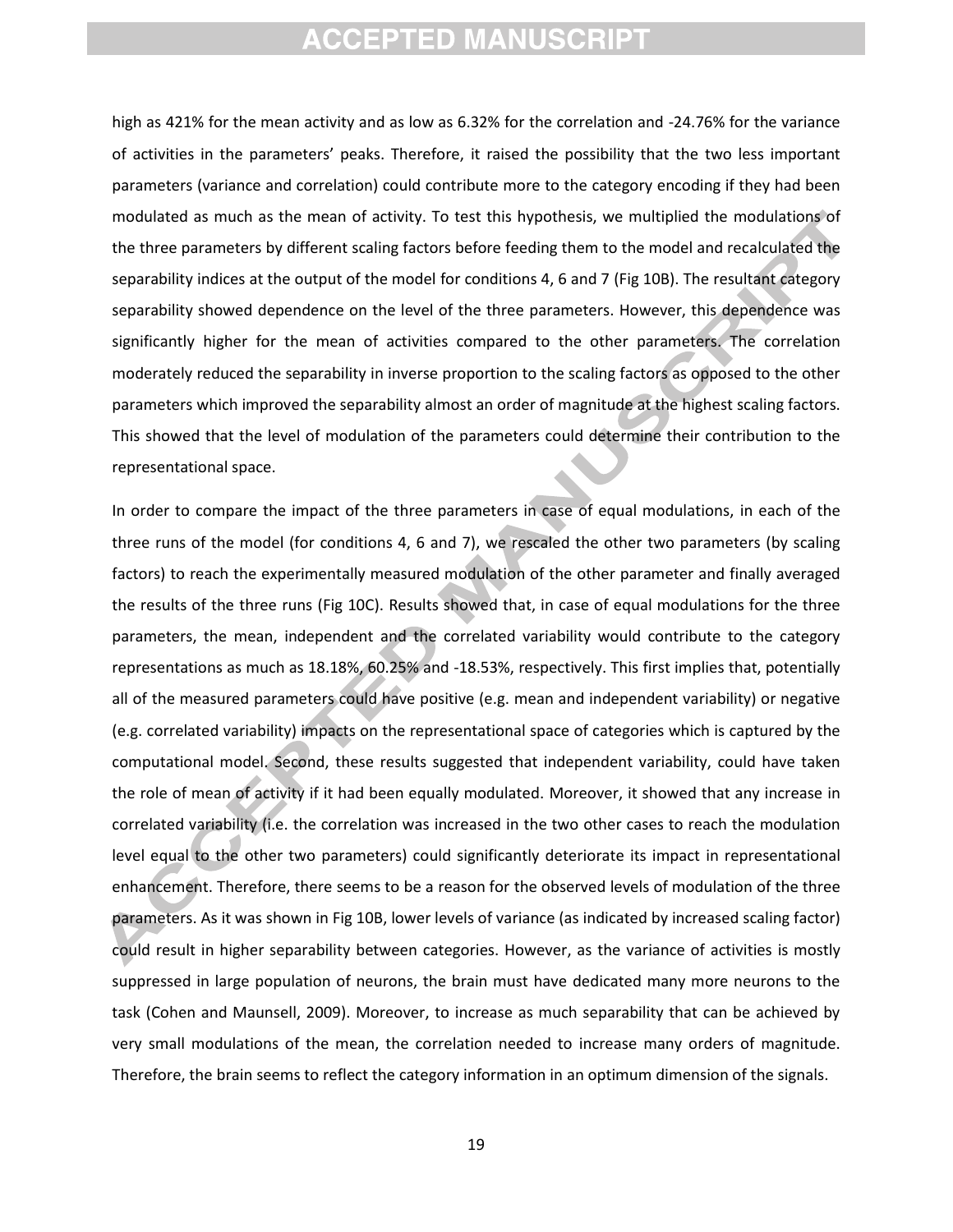Next we asked whether the three parameters contributed differently to the encoding of categoryorthogonal variations (Hong et al., 2016). In other words, we hypothized that the variability of activities in neural populations might have carried information regarding other aspects of object recognition such as variations. To evaluate this, instead of category information, for each variation in the dataset, we calculated the separability of the conditions in that variation. This included three conditions for each variation as shown in Fig 1B, between which the separability index was measured (3 combinations of pairs) disregarding the categorical classifications of the constituent stimuli. The average contributions for the mean, independent variability and correlated variability were 90.28%, 9.42% and 0.19%, respectively (Fig 10D), which showed no significant differences between variations. More importantly, the variation-encoding results did not show any different roles for the three parameters from those obtained for categories. This implies that, as for the category, the mean activity plays a much dominant role in the representation of variations, compared to the independent variability and correlated variability. Yet, a neural-level recording experiment seems to be needed to address this problem more conclusively.

### **Conclusion**

The object decoding methodology along with the computational model used in this study revealed significant contribution (88.09%) from the mean signal activity, moderate contribution (10.40%) from independent signal variability and insignificant contribution (0.59%) from dependent signal variability in object category encoding in the brain. These results suggest that, in invariant object encoding (i.e. object encoding under variations), the average activity of neurons/neural populations provides one of the most probable dimensions of neural codes from which the category information can be extracted, while other dimensions (such as independent/dependent variability) may play complementary roles in the enhancement of object representations in situations such as in attention-deployed recognition tasks.

#### **References**

Abbott LF, Dayan P (1999), The effect of correlated variability on the accuracy of a population code. Neural Comput 11:91–101.

Abeles M (1991), Corticonics: Neural circuits of the cerebral cortex. Cambridge UP, New York.

Bar M, Kassam KS, Ghuman AS, Boshyan J, Schmid AM, Dale AM, Hamalainen MS, Marinkovic K, Schacter DL, Rosen BR, Halgren E (2005), Top-down facilitation of visual recognition, P NATL ACAD SCI USA 103:449-454.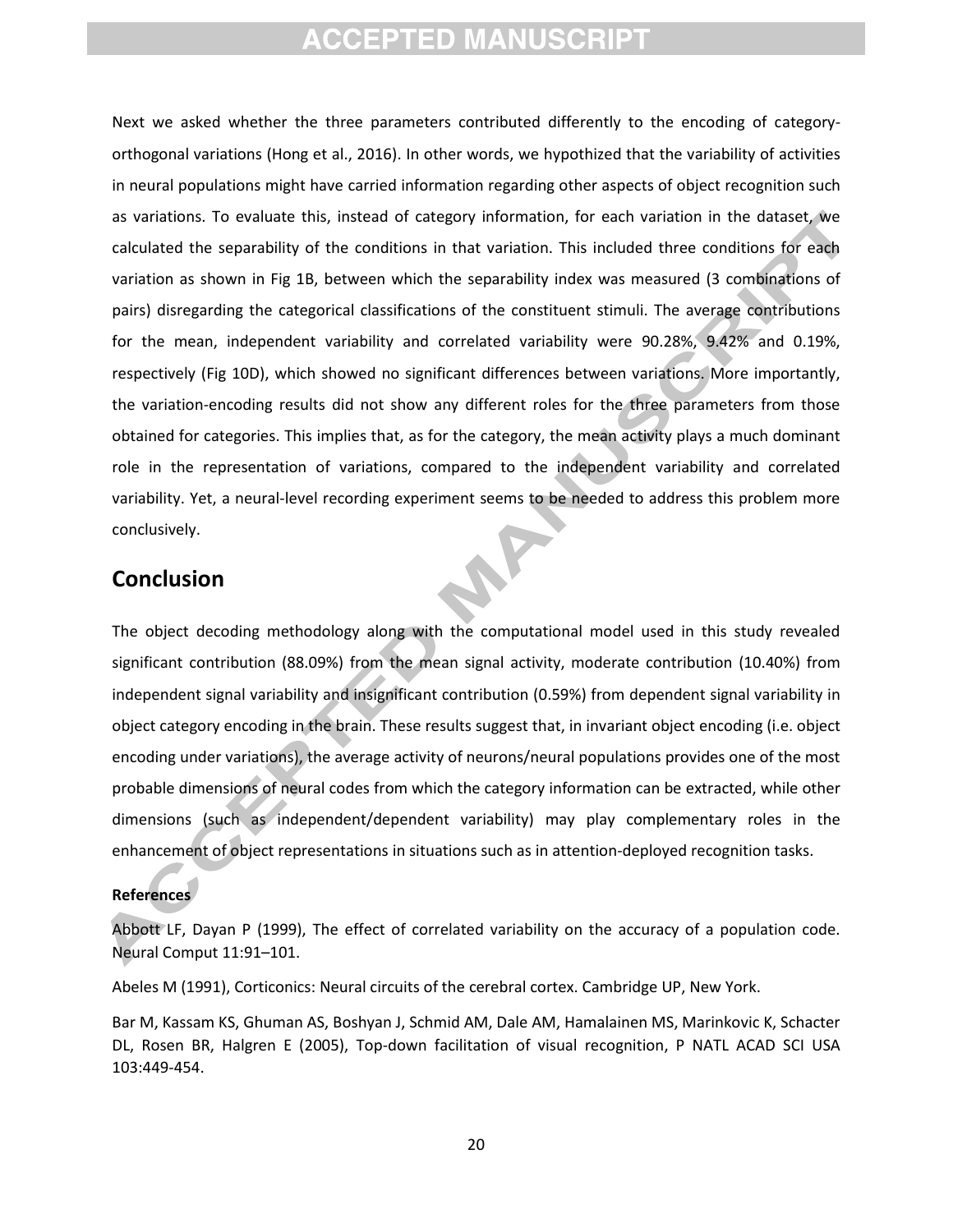Behroozi M, Daliri MR, Shekarchi B (2015), EEG phase patterns reflect the representation of semantic categories of objects. Med Biol Eng Comput 54:205-221.

Brainard DH (1997), The psychophysics toolbox. Spatial Vision 10:433–436.

Celebrini S, Thorpe S, Trotter Y, Imbert M (1993), Dynamics of orientation coding in area V1 of the awake primate. Vis Neurosci 10:811–825.

Chikkerur S, Serre T, Tan C, Poggio T (2010), What and where: a bayesian inference theory of attention. Vision Res 50:2233–2247.

Churchland MM, Yu BM, Cunningham JP, et al. (2010), Stimulus onset quenches neural variability: a widespread cortical phenomenon, Nat Neurosci 13:369-378.

Cohen M, Maunsell JHR (2009), Attention improves performance primarily by reducing interneuronal correlations. Nat Neurosci 12:1594-1601.

Cohen MR, Newsome WT (2008), Context-dependent changes in functional circuitry in visual area MT. Neuron 60:162–173.

Connolly AC, Guntupalli JS, Gors J, Hanke M, Halchenko YO, Wu YC, Abdi H, Haxby JV (2012), The representation of biological classes in the human brain. J Neurosci 32:2608–2618.

Cox DD, Savoy RL (2003), Functional magnetic resonance imaging (fMRI) "brain reading": detecting and classifying distributed patterns of fMRI activity in human visual cortex. NeuroImage 19:261-270.

Daliri MR, Taghizadeh M, Niksirat KS (2012), EEG Signature of Object Categorization from Event-related Potentials. J Med Sign Sens 3:37-44.

Deadman E, Higham NJ, Ralha, R (2013), Blocked Schur algorithms for computing the matrix square root. Lect Not Comput Sci 7782:171–182.

Dehaqani MRA, Vahabie AH, Kiani R, Ahmadabadi MN, Araabi BN, Esteky H (2016), Temporal dynamics of visual category representation in the macaque inferior temporal cortex. J Neurophysiology, In press.

Delorme A, Makeig S (2004), EEGLAB: An open source toolbox for analysis of single-trial EEG dynamics including independent component analysis. J Neuroscience Meth 134:9–21.

Denman ED, Beavers AN (1976), The matrix sign function and computations in systems. Appl Maths Comput 2:63–94.

Eckhorn R, Bauer R, Jordan W, Brosch M, Kruse W, Munk M, Reitboeck HJ (1988), Coherent oscillations: a mechanism of feature linking in the visual cortex? Multiple electrode and correlation analyses in the cat. Biol Cybern 60:121–130.

Edelman S, Grill-Spector K, Kusnir T, Malach R (1998), Towards direct visualization of the internal shape space by fMRI. Psychobiology 26:309–321.

Engel AK, König P, Kreiter AK, Singer W, (1991), Interhemispheric synchronization of oscillatory neuronal responses in cat visual cortex. Science 252:1177–1179.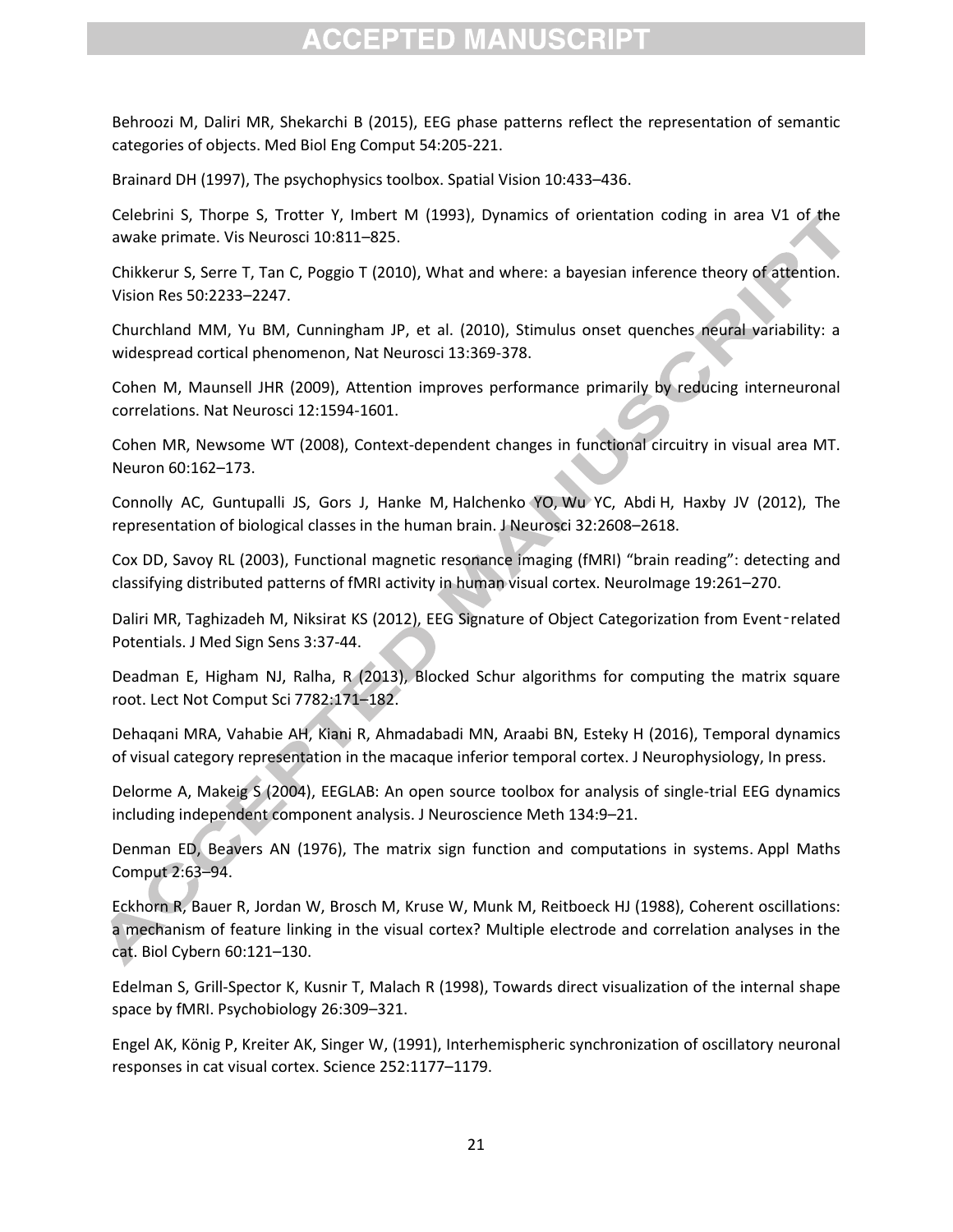Freedman D, Riesenhuber M, Poggio T, Miller EK (2001), Comparison of primate prefrontal and anterior temporal cortex activity during visual categorization. Soc Neurosci Abs, 852.14.

Freiwald WA, Tsao DY (2010), Functional compartmentalization and viewpoint generalization within the macaque face-processing system. Science 330:845–851.

Gerlach C (2007), A review of functional imaging studies on category specificity. J Cogn Neurosci 19: 296–314.

Goddard E, Carlson TA, Dermody N, Woolgar A (2016) Representational dynamics of object recognition: Feedforward and feedback information flows. NeuroImage 128:385–397.

Gollisch T, Meister M (2008), Rapid neural coding in the retina with relative spike latencies. Science 319, 1108–1111.

Grill-Spector K, Kanwisher NG (2001), The functional organization of human ventral temporal cortex is based on stimulus selectivity, not recognition task. Soc Neurosci Abs 122.10.

Grill-Spector K, Kourtzi Z, Kanwisher N (2001), The lateral occipital complex and its role in object recognition. Vis Res 41:1409-1422.

Grill-Spector K, Weiner KS (2014), The functional architecture of the ventral temporal cortex and its role in categorization. Nat Rev Neurosci 15:536-548.

Haxby JV, [Gobbini MI,](https://www.ncbi.nlm.nih.gov/pubmed/?term=Gobbini%20MI%5BAuthor%5D&cauthor=true&cauthor_uid=11577229) [Furey ML,](https://www.ncbi.nlm.nih.gov/pubmed/?term=Furey%20ML%5BAuthor%5D&cauthor=true&cauthor_uid=11577229) [Ishai A,](https://www.ncbi.nlm.nih.gov/pubmed/?term=Ishai%20A%5BAuthor%5D&cauthor=true&cauthor_uid=11577229) [Schouten JL,](https://www.ncbi.nlm.nih.gov/pubmed/?term=Schouten%20JL%5BAuthor%5D&cauthor=true&cauthor_uid=11577229) [Pietrini P](https://www.ncbi.nlm.nih.gov/pubmed/?term=Pietrini%20P%5BAuthor%5D&cauthor=true&cauthor_uid=11577229) (2001), Distributed and overlapping representations of faces and objects in ventral temporal cortex. Science 293:2425–2430.

Hong H, Yamins DKL, Majaj NJ, Dicarlo JJ (2016), Explicit information for category-orthogonal object properties increases along the ventral stream. Nat Neurosci 19:613-622.

Hoogmoid AHV, Brink DVD, Janzen G (2012), Electrophysiological correlates of object location and object identity processing in spatial scenes. PLoS One 7.

Ishai A, Ungerleider LG, Martin A, Schouten JL, Haxby JV (1999), Distributed representation of objects in the human ventral visual pathway. Proc Natl Acad Sci USA 96:9379–9384.

Isik L, Meyers EM, Leibo JZ, Poggio T (2014) The dynamics of invariant object categorization in the human visual system. J Neurophysiology 111:91-102.

Jiang X[, Bradley E,](https://www.ncbi.nlm.nih.gov/pubmed/?term=Bradley%20E%5BAuthor%5D&cauthor=true&cauthor_uid=17359923) [Rini RA,](https://www.ncbi.nlm.nih.gov/pubmed/?term=Rini%20RA%5BAuthor%5D&cauthor=true&cauthor_uid=17359923) [Zeffiro T,](https://www.ncbi.nlm.nih.gov/pubmed/?term=Zeffiro%20T%5BAuthor%5D&cauthor=true&cauthor_uid=17359923) [Vanmeter J,](https://www.ncbi.nlm.nih.gov/pubmed/?term=Vanmeter%20J%5BAuthor%5D&cauthor=true&cauthor_uid=17359923) [Riesenhuber M](https://www.ncbi.nlm.nih.gov/pubmed/?term=Riesenhuber%20M%5BAuthor%5D&cauthor=true&cauthor_uid=17359923) (2007), Categorization training results in shape and category-selective human neural plasticity. Neuron 53:891–903.

Kaneshiro B, Perreau Guimaraes M, Kim H-S, Norcia AM, Suppes P (2015) A Representational Similarity Analysis of the Dynamics of Object Processing Using Single-Trial EEG Classification. PLoS One 10.

Kiani R, Esteky H, Mirpour K, Tanaka K (2007), Object category structure in response patterns of neuronal population in monkey inferior temporal cortex. J Neurophysiol 97:4296–4309.

Kriegeskorte N, Mur M, Bandettini PA (2008a), Representational similarity analysis – connecting the branches of systems neuroscience. Front Syst Neurosci 2. 10.3389/ neuro.06.004.2008.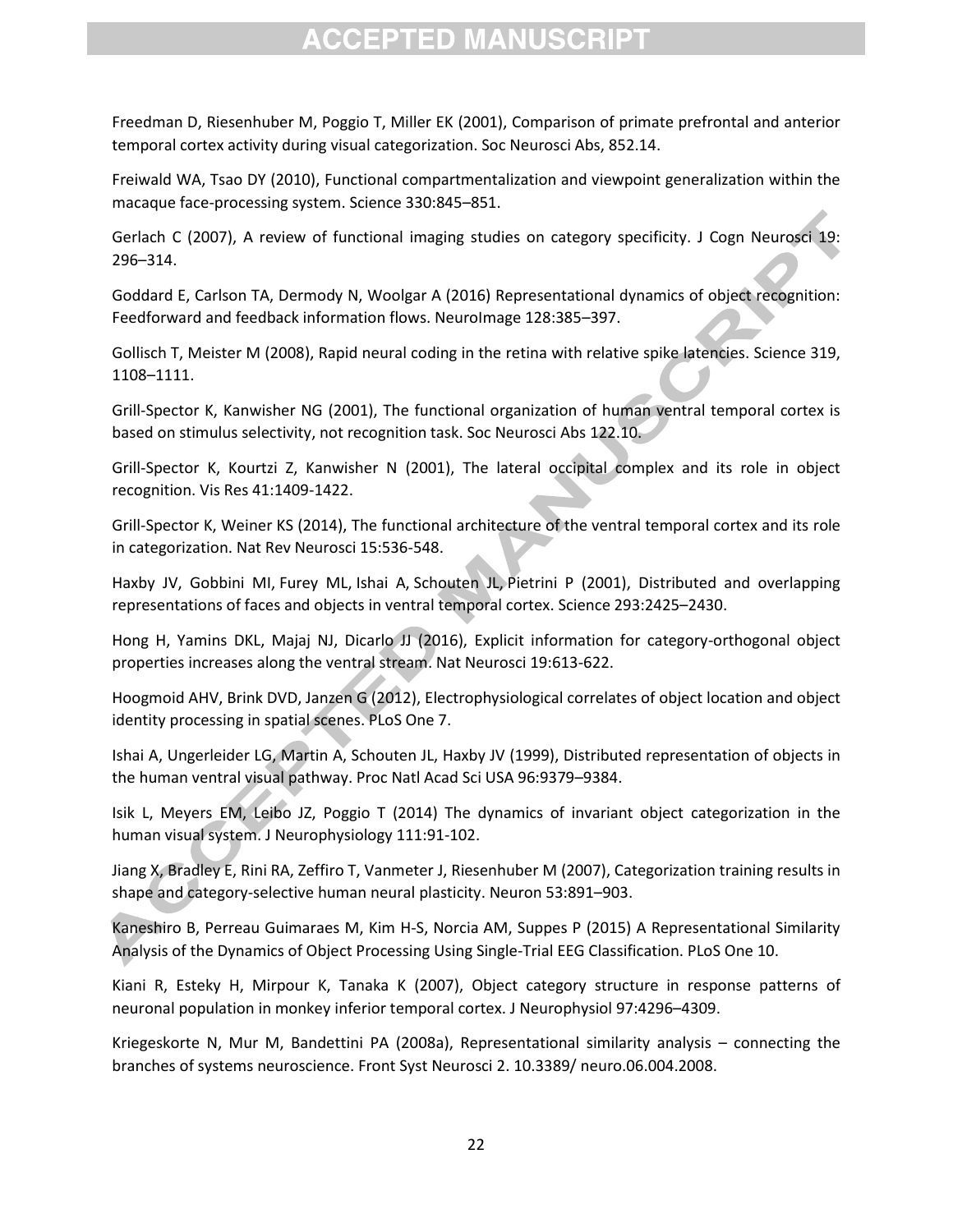Kriegeskorte N, Mur M, Ruff DA, Kiani R, Bodurka J, Esteky H, Tanaka K, Bandettini PA (2008b), Matching categorical object representations in inferior temporal cortex of man and monkey. Neuron 60:1126– 1141.

Liu H, Agam Y, Madsen J R, Kreiman G (2009), Timing, timing, timing: fast decoding of object information from intracranial field potentials in human visual cortex. Neuron 62:281–290.

Majima K, Matsuo T, Kawasaki K, Kawai K, Saito N, Hasegawa I, Kamitani Y (2014), Decoding visual object categories from temporal correlations of ECoG signals. NeuroImage 90:74-83.

Martinovic J, Gruber T, Müller MM (2008), Coding of visual object features and feature conjunctions in the human brain. PLoS One.

McAdams CJ, Maunsell JH (1999), Effects of attention on the reliability of individual neurons in monkey visual cortex. Neuron 23, 765–773.

McIntosh AR, Kovacevic N, Itier RJ (2012), Increased brain signal variability accompanies lower behavioral variability in development. PLoS Comput Biol 7.

Milner PM (1974), A model for visual shape recognition. Psychol Rev 81:521–535.

Mognon A, Jovicich J, Bruzzone L, Buiatti M (2011), ADJUST: An automatic EEG artifact detector based on the joint use of spatial and temporal features. Psychophysiology 48:229-240.

Nienborg H, Cohen MR, Cumming BG (2012), Decision-related activity in sensory neurons: correlations among neurons and with behavior. Annu Rev Neurosci 35:463– 483.

Oram MW, Wiener MC, Lestienne R, Richmond BJ (1999), Stochastic nature of precisely timed spike patterns in visual system neuronal responses. J Neurophysiol 81:3021–3033.

Orlov T, Makin TR, Zohary E (2010), Topographic representation of the human body in the occipitotemporal cortex. Neuron 68:586–600.

Reisenhuber M, Poggio T (2002), Neural mechanisms of object recognition. Curr Opin Neurobiol 12:162:168.

Rishel CA, Huang G, Freedman DJ (2013), Independent category and spatial encoding in parietal cortex. Neuron 77:969–979.

Ruff DA, Cohen MR (2016), Attention increases spike count correlations between visual cortical areas. J Neurosci 36:7523-7534.

Shadlen MN, Britten KH, Newsome WT, Movshon JA (1996), A computational analysis of the relationship between neuronal and behavioral responses to visual motion. J Neuroscience 16:1486–1510.

Simanova I, Gerven MV, Oostenveld R, Hagoort P (2010), Identifying object categories from eventrelated eeg: toward decoding of conceptual representations. PLoS One 5.

Sofer I, Crouzet SM, Serre T (2015), Explaining the Timing of Natural Scene Understanding with a Computational Model of Perceptual Categorization. PLoS Comput Biol 11.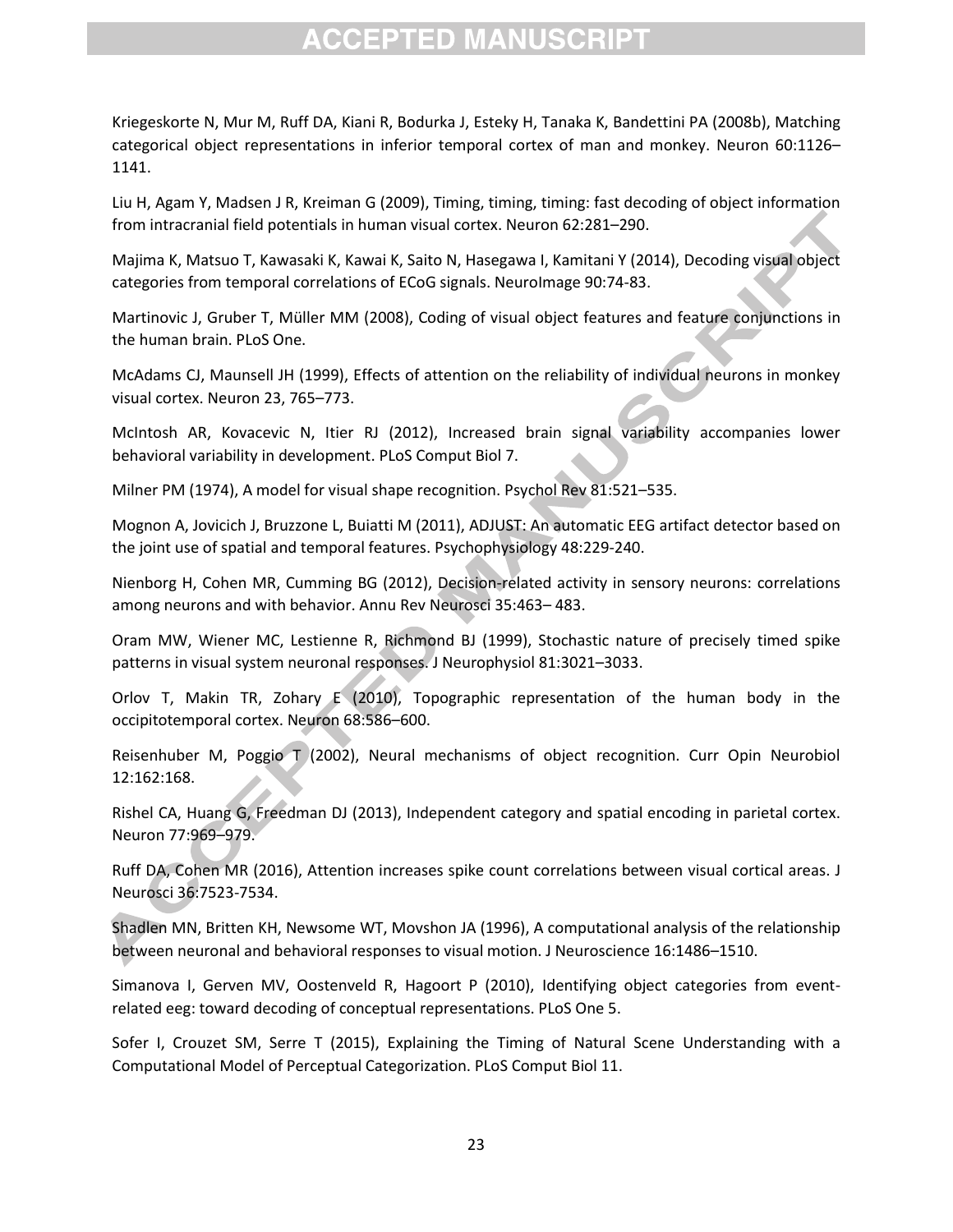Swaminathan SK, Freedman DJ (2012), Preferential encoding of visual categories in parietal cortex compared with prefrontal cortex. Nat Neurosci 15:315–320.

Taghizadeh-Sarabi M, Daliri MR, Niksirat KS (2014), Decoding objects of basic categories from electroencephalographic signals using wavelet transform and support vector machines. Brain Topogr 28:33-46.

Thorpe S, Delorme A, Van Rullen R (2001), Spike-based strategies for rapid processing. Neural Netw 14:715–725.

Thorpe S, Fize D, Marlot C (1996), Speed of processing in the human visual system. Nature 381:520-522.

Underleider LG, Mishkin M (1982), Two cortical visual systems. In: Ingle MA, Analysis of Visual Behavior, pp 549–586. Cambridge, MA: MIT Press.

Van Rullen R, Gautrais J, Delorme A, Thorpe S (1998), Face processing using one spike per neuron. Biosystems 48:229–239.

Widmann A, Schröger E (2012), Filter effects and filter artifacts in the analysis of electrophysiological data. Front Psych 3.

Ze´non A, Krauzlis RJ (2012), Attention deficits without cortical neuronal deficits. Nature 489:434–437.

ACCEPTED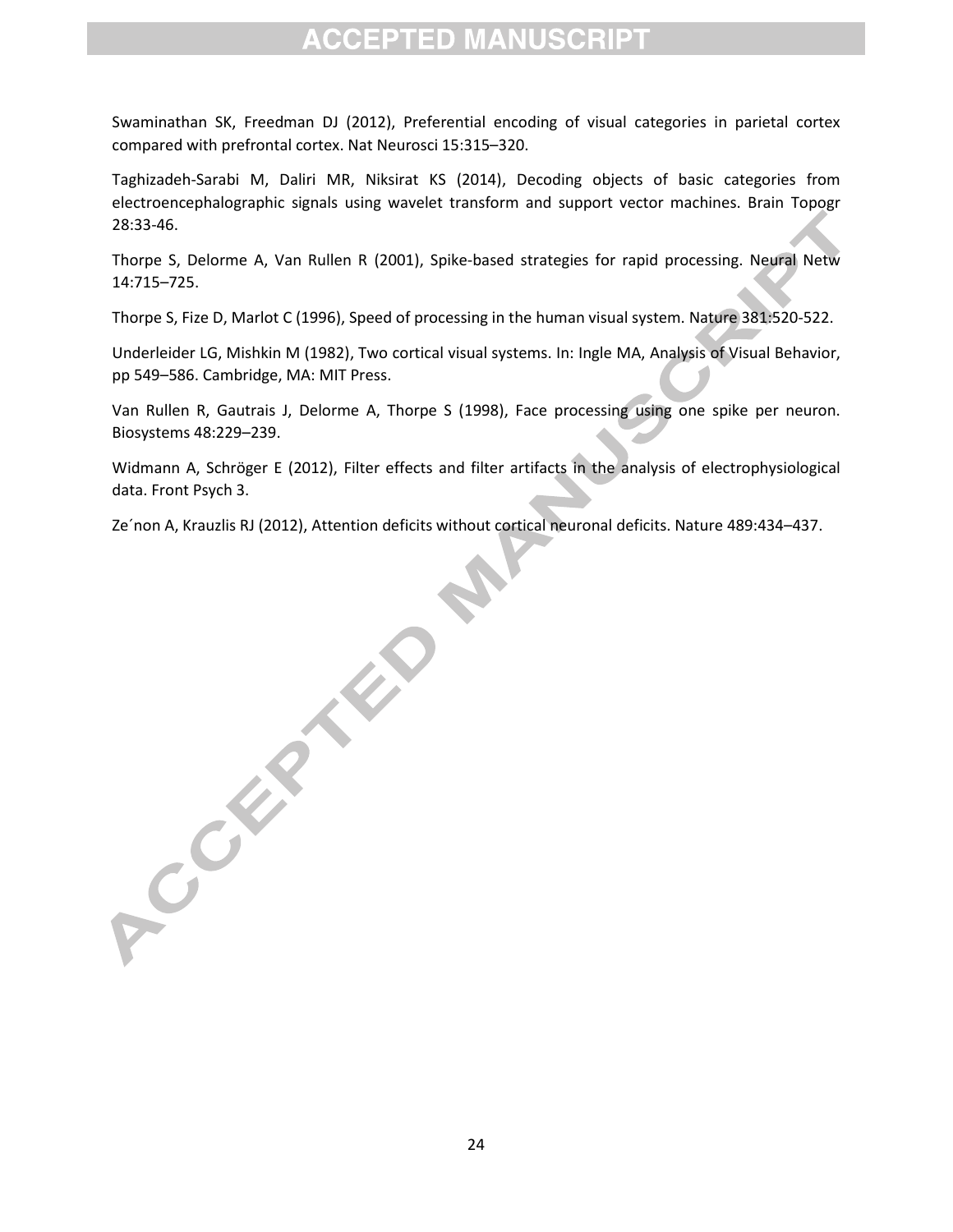**Fig 1. The image set.** (A), Rows show animal, car, face and plane categories and their constituent exemplars. The exemplar images are chosen from the frontal light source condition. (B), The conditions that each category exemplar in (A) underwent (here only the conditions for the first animal exemplar are shown). Exemplar images, in lighting and pose variations, are shown larger than used in experiments for better illustration. Rows from top show lighting, pose, size and position conditions, respectively. Information about each condition is provided below it.

**Fig 2. Experimental paradigm**. After a 200-ms fixation point, two consecutive visual stimuli were presented for 50 ms with 1200 ms of inter-stimulus interval. After the second stimulus, the subject was supposed to indicate if the stimulus-accompanying fixation points had different colors or not.

**Fig 3. Procedure for calculating the separability of categories.** A point was dedicated to the responses of the 31 EEG channels as evoked by each stimulus (i.e. here only responses of two channels are shown). Then the points are projected on the line connecting the mean of the two categories data clusters (as shown by crosses). The separability of two sample categories is then measured in units of d' using equation (1).

**Fig 4. Category separability as a function of time.** (A), the averaged separability for all pairs of categories. (B), the separability for different pairs of categories shown in different colors. The shaded error regions show the standard error across the 10 subjects. The circles indicate the time points at which the corresponding separability value was significantly ( $p < 0.5$ , Wilcoxon signed-rank test) above the average separability value in the last 200 ms pre-stimulus window (as shown by the horizontal dashed lines). The vertical dashed lines indicate the time of the stimulus onset.

**Fig 5. The dynamics of category separability on the scalp.** In order to reach these plots, the separability index was calculated on the signals from individual channels and the final maps were constructed by the superposition of the individual electrodes at several representative time points.

**Fig 6. The dynamical behavior of the three parameters under study.** The mean (A) and Fano factor (B) of single channel activities as well as the inter-channel correlations (C) are plotted as a function of time for each category. To reach these plots, the parameters were calculated in 50 ms moving windows.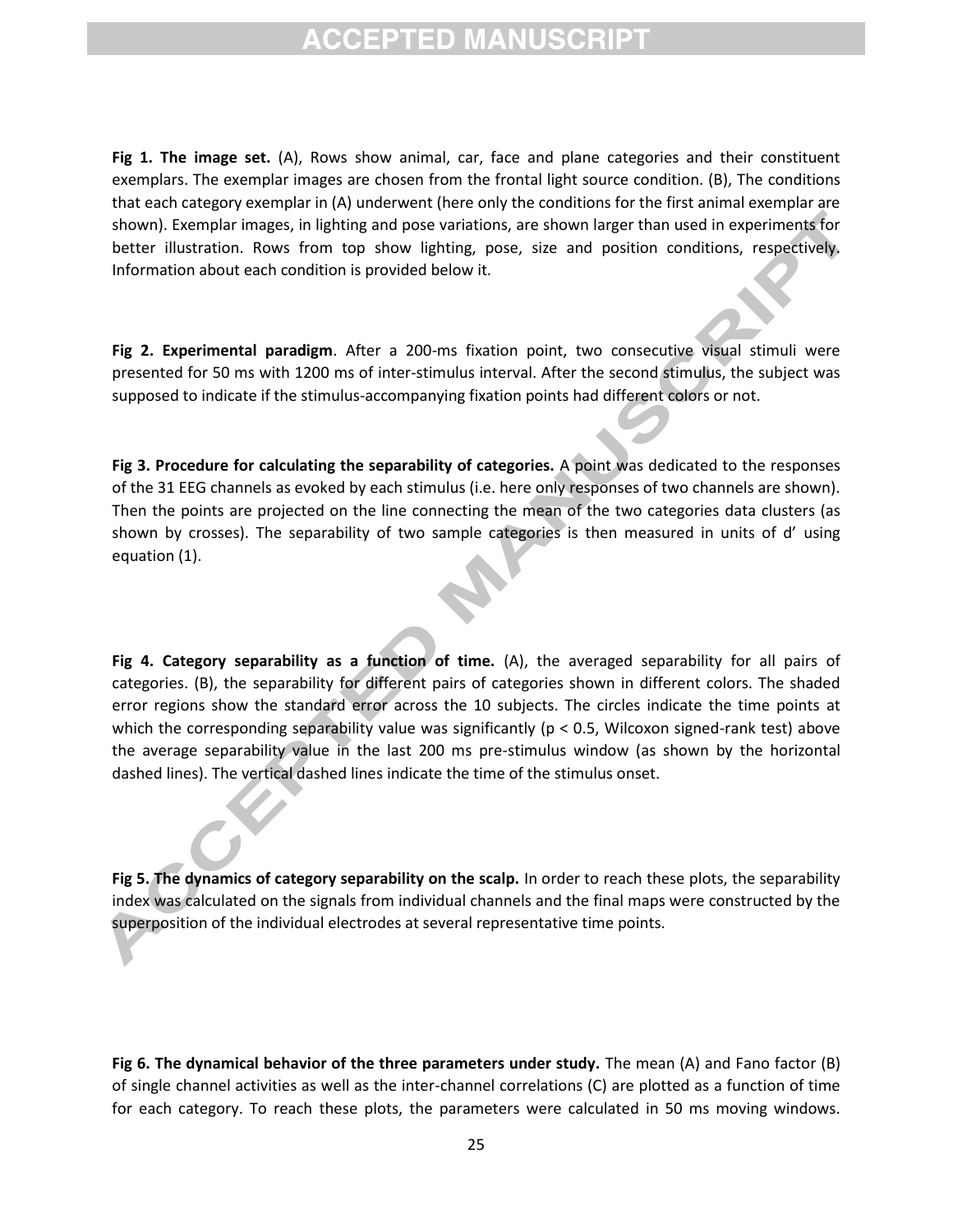Therefore, the result at each time point shows the parameters calculated in the -25 to +25 ms relative to that time point. Results of (A) and (B) are averaged across the channels and the results of (C) are averaged across all channel combinations (i.e. 465 combinations). The shaded areas show the standard error across subjects. The circles indicate the time points in which the corresponding parameter was significantly (p < 0.5, Wilcoxon signed-rank test) above the average parameter value in the last 200 ms pre-stimulus window (as shown with the horizontal dashed line). The diamonds indicate the time points at which at least one category showed significantly different parameters from the other three categories.

**Fig 7. Modulation of parameters relative to their pre-stimulus values.** (A), The scalp maps showing the modulation of the mean of activities at three peak separability time points. (B), The same as in (A), but for the mean-normalized variance (Fano factor) of activities. (C), The relationship between inter-channel distance (465 pairs) and their time correlations which were averaged in the whole post-stimulus span. (D), The channel numbers and their positions used in the correlation matrices in (E). (E), The interchannel matrices of correlation modulations for the peak time points of the separability indicated shown in Fig 4A.

**Fig 8. Model's accuracy at estimating the experimentally recorded activities at several candidate channels for a sample subject**. The plots show the channel activities which are averaged across categories and trials. The Root-Mean-Square Error (RMSE) is shown for each channel. The channels were selected so since they provided a sub-sample of different areas of the scalp.

CONT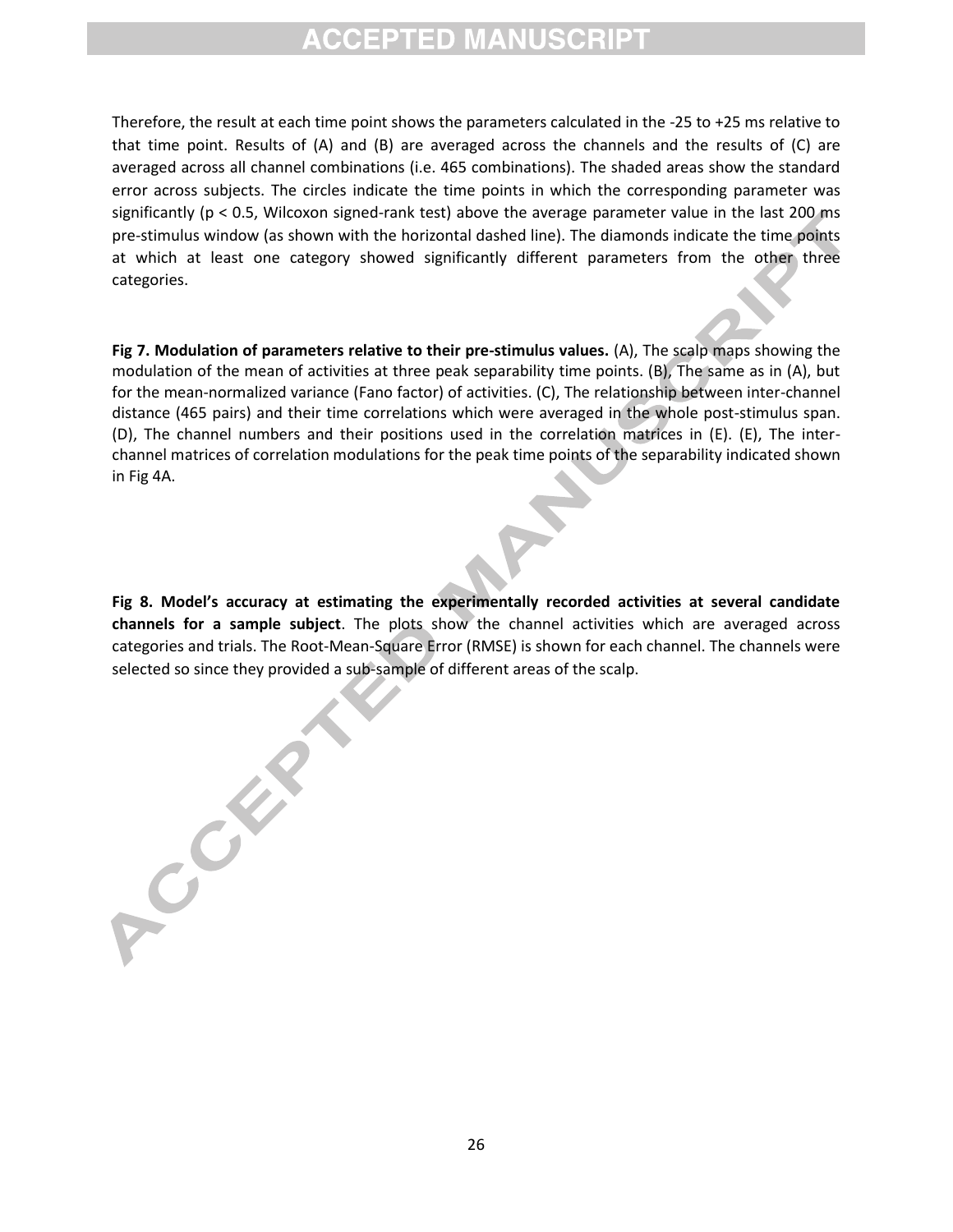**Fig 10. Contribution of the mean, independent and dependent variability to the representational space.** (A), The percentage of contribution for each parameter. (B), The changes of separability as a function of different levels of modulation of the three parameters. To reach these plots, we multiplied the levels of modulations which were obtained from the experiment by different scaling factors. (C), The same as (A), but for when the modulation levels were rescaled to match between the three parameters. The stars indicate significant differences ( $p < 0.01$ , as evaluated by Wilcoxon signed-rank). (D), The contribution of the three parameters to the representation of different variations.

**PAPA** 

A Cathyland